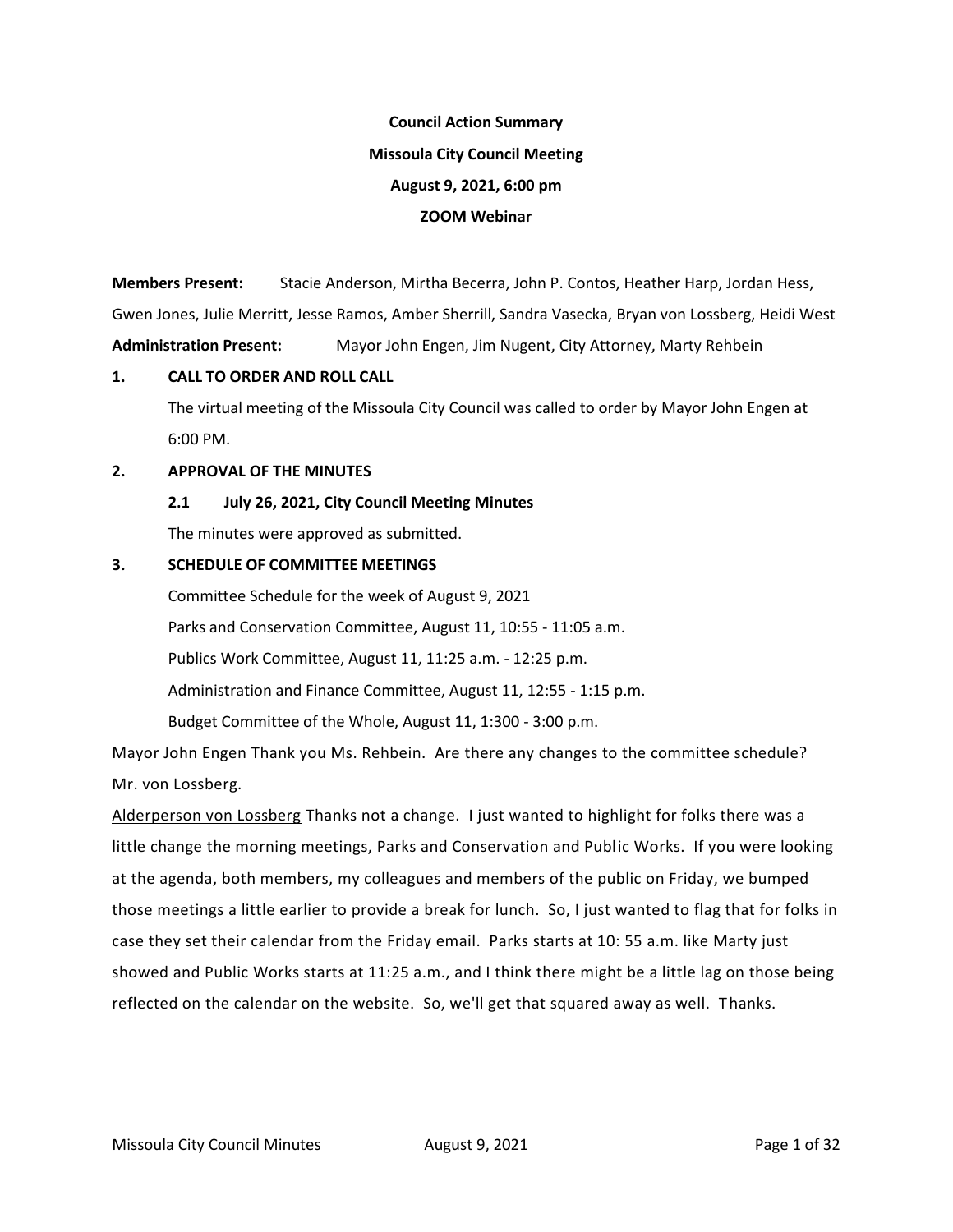#### **4. PUBLIC COMMENT**

Mayor John Engen This is your opportunity to comment on items not elsewhere on the agenda this evening. And looking in our attendees list, I do not see any hands raised at the moment. So, we have no general public comment this evening. We will move on to our consent agenda.

#### **5. CONSENT AGENDA**

Mayor John Engen Items there were approved by Council Committees for consideration all at once on Monday evening so we can save a little bit of time. Ms. Rehbein will read the list of consent agenda items aloud so those watching will know what we're considering, and we'll take comment on these items before we vote as well. Ms. Rehbein.

AYES: (12): Alderperson Anderson, Alderperson Becerra, Alderperson Contos, Alderperson Harp, Alderperson Hess, Alderperson Jones, Alderperson Merritt, Alderperson Ramos, Alderperson Sherrill, Alderperson Vasecka, Alderperson von Lossberg, and Alderperson West Vote result: Approved (12 to 0)

#### **5.1 Accounts Payable (claims) for check dated August 3, 2021**

Ratify accounts payable in the amount of \$1,022,816.54 for checks dated August 3, 2021.

Vote result: Approved

## **5.2 Accounts Payable (claims) for checks dated August 10, 2021**

Approve accounts payable in the amount of \$928,748.83 for checks dated August 9, 2021.

AYES: (9): Alderperson Anderson, Alderperson Becerra, Alderperson Harp, Alderperson Hess, Alderperson Jones, Alderperson Merritt, Alderperson Sherrill, Alderperson von Lossberg, and Alderperson West

NAYS: (3): Alderperson Contos, Alderperson Ramos, and Alderperson Vasecka Vote result: Approved (9 to 3)

## **5.3 Contract for Janitorial services**

Authorize the Mayor to sign a three-year contract with Opportunity Resources Inc. of Missoula, Montana to provide janitorial services to the city shops and street department facilities at 1305 Scott St. at an annual cost of \$14,446.86. Vote result: Approved

#### **5.4 Noise Ordinance Variance for the REED Condominium Project**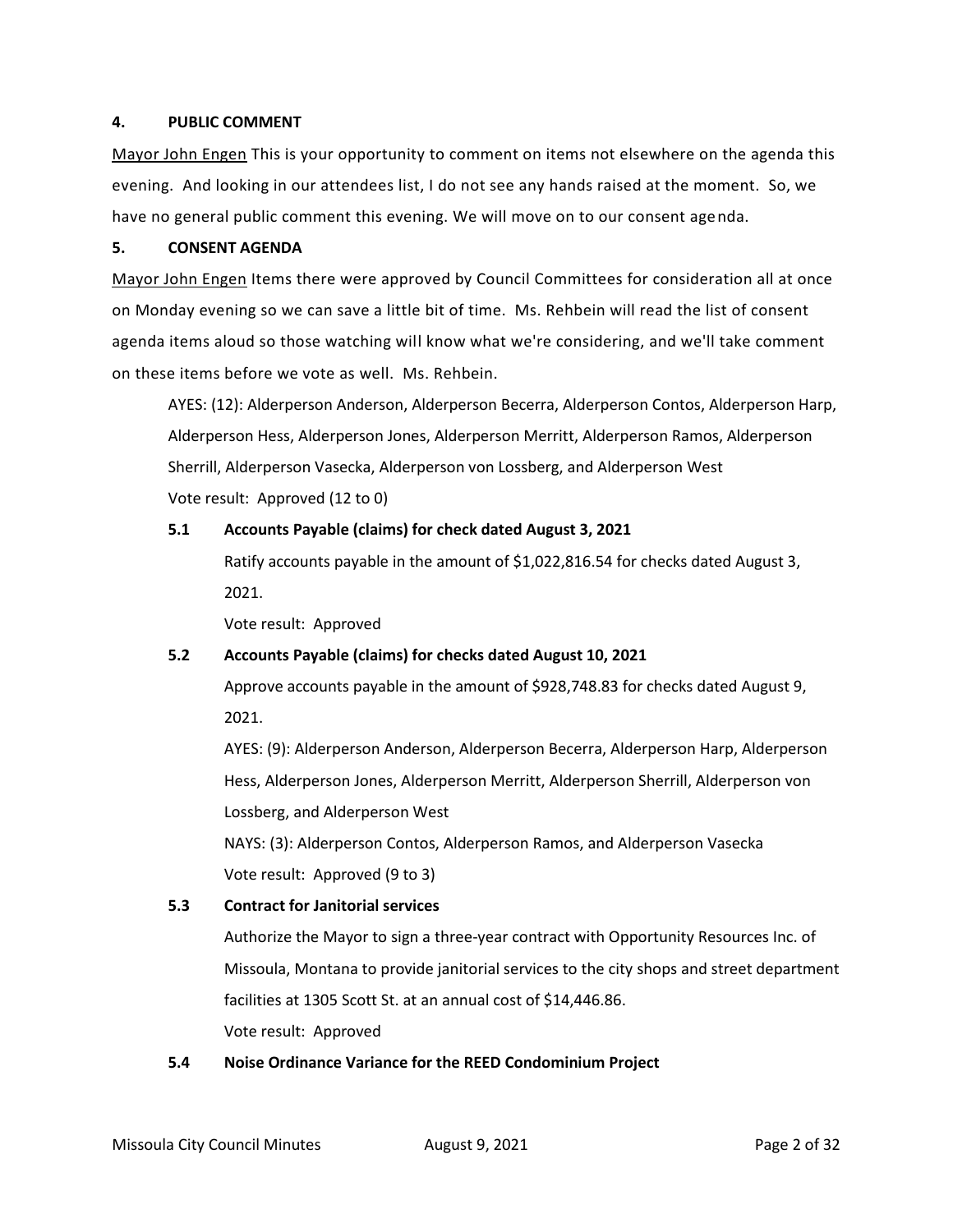Approve an exemption to Missoula Municipal Code (MMC) Chapter 9.30 entitled "Noise Control," to permit relief in accordance with section 9.30.070, entitled "Permit for relief from noise level," from specified levels during the REED Condominium construction project.

Vote result: Approved

- **5.5 Referral – Professional Services Agreement with IMEG for Lower Rattlesnake** Approve and authorize the Mayor to sign a professional service agreement with IMEG for the lower Rattlesnake pressure reducing valve installation water project at a cost not to exceed \$35,370.00 Vote result: Approved
- **5.6 Referral – Professional Services Agreement with IMEG for N. 2nd and Cottonwood** Approve and authorize the Mayor to sign a professional services agreement with IMEG for N. 2nd and Cottonwood water main replacement at a cost not to exceed \$85,140.00. Vote result: Approved

Mayor John Engen Thank you Ms. Rehbein. I will note that Mr. Hess is here for the record. Are there questions or comments from Council Members on the consent agenda? Mr. Ramos. Alderperson Ramos Thank you Mr. Mayor. I apologize I can't get my computer figured out so I'm on my phone here but just wanted to know if we could divide the question and vote on 5.2 separately and may I please speak to that?

Mayor John Engen 5.2 separately?

Alderperson Ramos Yes, please.

Mayor John Engen Go ahead Mr. Ramos.

Alderperson Ramos Thank you Mr. Mayor. I'm voting no simply because of the \$25,000.00 appraisal for the Bridge Apartments, although I do appreciate the fact that we're getting an appraisal done. I, I really appreciate that actually and I actually have no doubt that we're probably going to get a good deal, market value deal on this whatever that might be. I don't think the city should be in the business of, of owning apartments and I think that we haven't had quite enough public debate and public comment around this decision yet. I understand that this is just kind of a preliminary move. We're not actually purchasing it with this vote but still I, I don't think the public has been made well enough aware that we're even moving this far forward. So, I will not be voting for 5.2 because of that. Thank you, Mr. Mayor.

Mayor John Engen Thank you. Ms. Jones.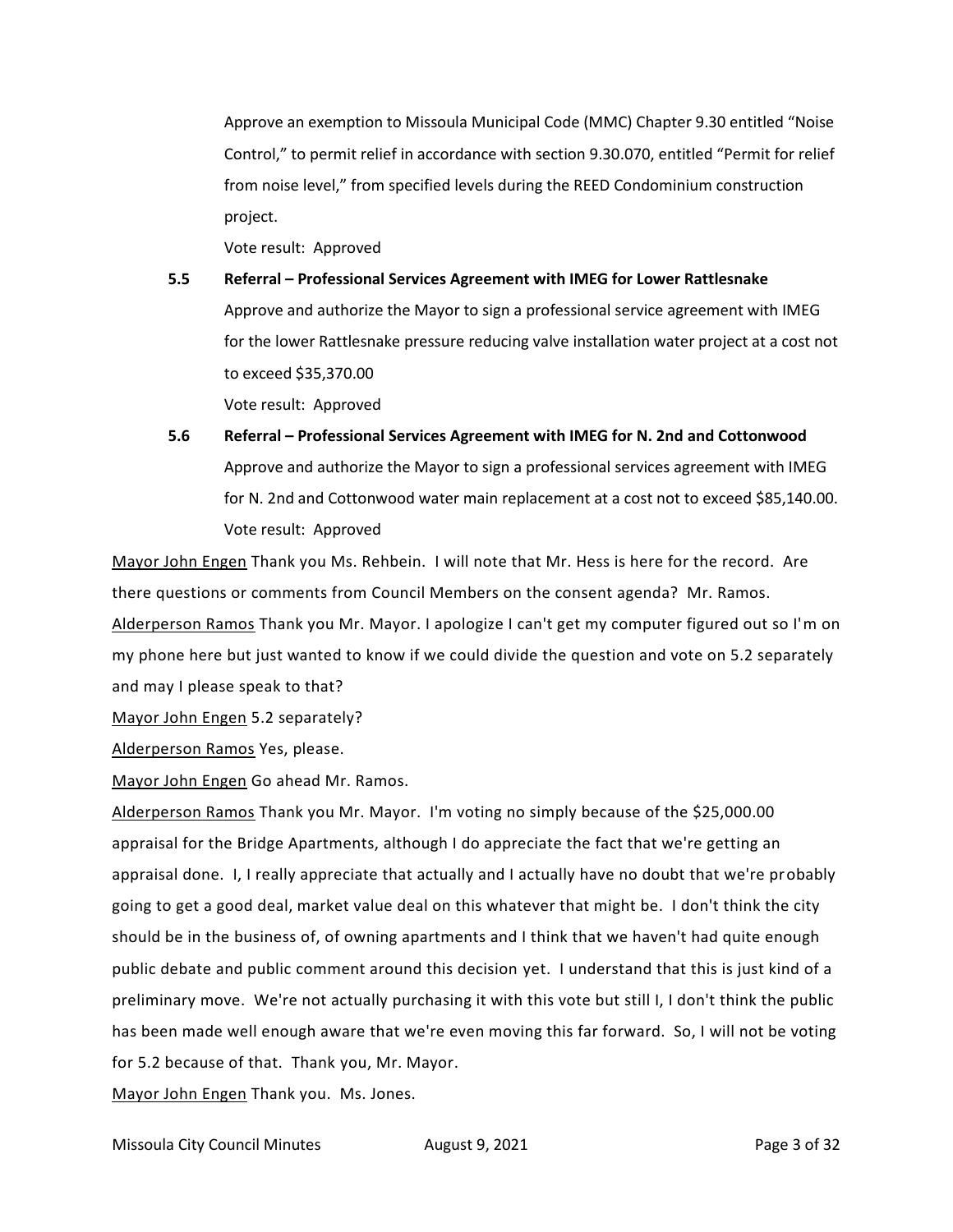Alderperson Jones Thanks. Happy to be voting for 5.2 for the Bridge Apartments. I think the community has been talking about it for about six weeks now. So, I'm thrilled that we're moving forward but the point that I wanted to make actually was that in the claims tonight, I think there's about \$1,700.00 going to chip seal for our streets which is from the gas tax. So, great to see that in there; however, I'm very sorry that we will not be seeing more of these claims because the legislature eliminated the gas tax that we had, the community voted in last year. I feel like I've been fielding a lot of questions recently regarding property taxes and the fact that we do not have a diverse tax base and as a result, everything comes back to property taxes. So, it's just very frustrating when we are trying to use other tools to diversify our tax base and get some dollars out of all of the tourists driving through Missoula which there have been a lot this summer. That, unfortunately, will not be available next year. So, I recommend people contact their legislature if they would like to have a more diverse tax base. Thanks.

Mayor John Engen Thanks Ms. Jones. Seeing no further comment from Council Members, anyone in the attendee's care to comment this evening? And seeing no hands there, Ms. Rehbein will have a roll call vote on items 5.1 and 5.3 through 5.6 please.

Mayor John Engen And the consent agenda is approved. Ms. Rehbein, at your convenience, would you make me a co-host please?

## **6. COMMENTS FROM CITY STAFF, AGENCIES, BOARDS, COMMISSIONS, AUTHORITIES AND THE COMMUNITY FORUM - None.**

#### **7. SPECIAL PRESENTATIONS - None.**

#### **8. PUBLIC HEARINGS**

Mayor John Engen We do have a public hearing tonight. State law and Council rules set guidelines for inviting comment in a formal way on a variety of issues and following a staff report on each Council and I will invite comment. During COVID-19, our practice has been to hold public hearings open for a week after the initial staff presentation and then voting the following week under final consideration. Our lone public hearing this evening is on the annual assessments for street maintenance district number one and that's downtown Missoula. And Ms. Rehbein has our staff report this evening.

Marty Rehbein Good evening everyone, my name is Marty Rehbein I'm the Legislative Services Director and City Clerk for the City of Missoula, and I think I have been presenting a similar staff report to this one my entire career here at the city. So, City Street Maintenance District #1 started out as a sprinkling district at the turn of the century to water the downtown dirt streets and it has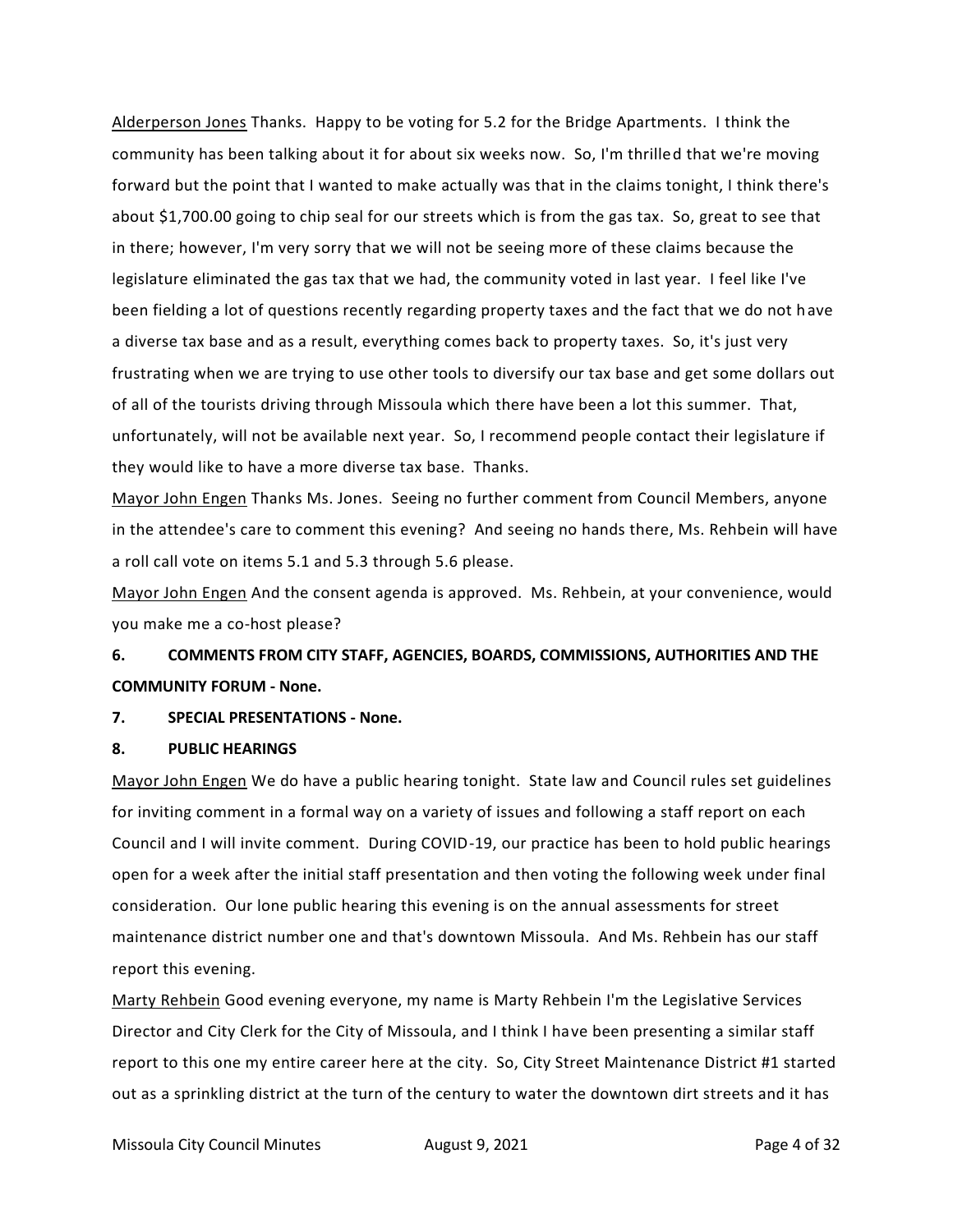evolved into a street sweeping/trash, rubbish, and recycling program for the downtown area. So, most of the city streets get swept on a regular basis, but downtown streets get swept every single week, which is a little more often than other city streets, so it's a special service that's provided to folks who own property downtown compared to general property taxpayers. In addition, all of the garbage cans and recycling bins that you see downtown and composting bins too, I think now, are paid for the pickup of the of those cans is done by the Downtown Business Improvement District and the City contracts with them for that service. Their contract is paid for from the proceeds of this district. So, this year the, the trash and rubbish removal and recycling part of this district remains unchanged, but we are anticipating a 2.64% increase over last year for the street sweeping part of the district. As many of you know, we have drivers that are in the trucks, in the street sweeping vehicles and they have wage increases that are coming on and so this proposed increase is to cover the cost of those wages. So, this year's proposed assessment is totaling \$135,543.00 and I am here to answer any questions.

Mayor John Engen Thank you Ms. Rehbein. With that, I will open the public hearing, noting that it will remain open for a week until Council takes us up for final consideration. And seeing no hands up among attendees, questions or comments from Council Members? Seeing none, we will wait till next week for a final answer on this question. Next, we do have an item for final consideration.

#### **8.1 Annual Assessments for Street Maintenance District #1 -- Downtown**

#### **9. FINAL CONSIDERATION**

Mayor John Engen These are items that were heard in public hearing and now are being considered for resolution this evening by the Missoula City Council. And our lone item for final consideration is an Ordinance to Amend Impact Fee Chapter 15.66 of Missoula Municipal Code. And Ms. Jones, if I could trouble you for a motion?

Alderperson Jones I would be happy to. I would like to make the recommended motion which is to adopt an Ordinance Amending Missoula Municipal Code Chapter 15.66, entitled Development Impact Fee Procedures and Requirements, to change references throughout the chapter from Development Services to Community Planning Development and Innovation, to amend 15.66.020 and 15.66.030, to update the definition to Methodology Reports and provide a method for adoption and amend 15.66.130 to change the membership requirements for the Impact Fee Advisory Committee to conform with State Law, and I'll speak to it briefly. Mayor John Engen Ms. Jones.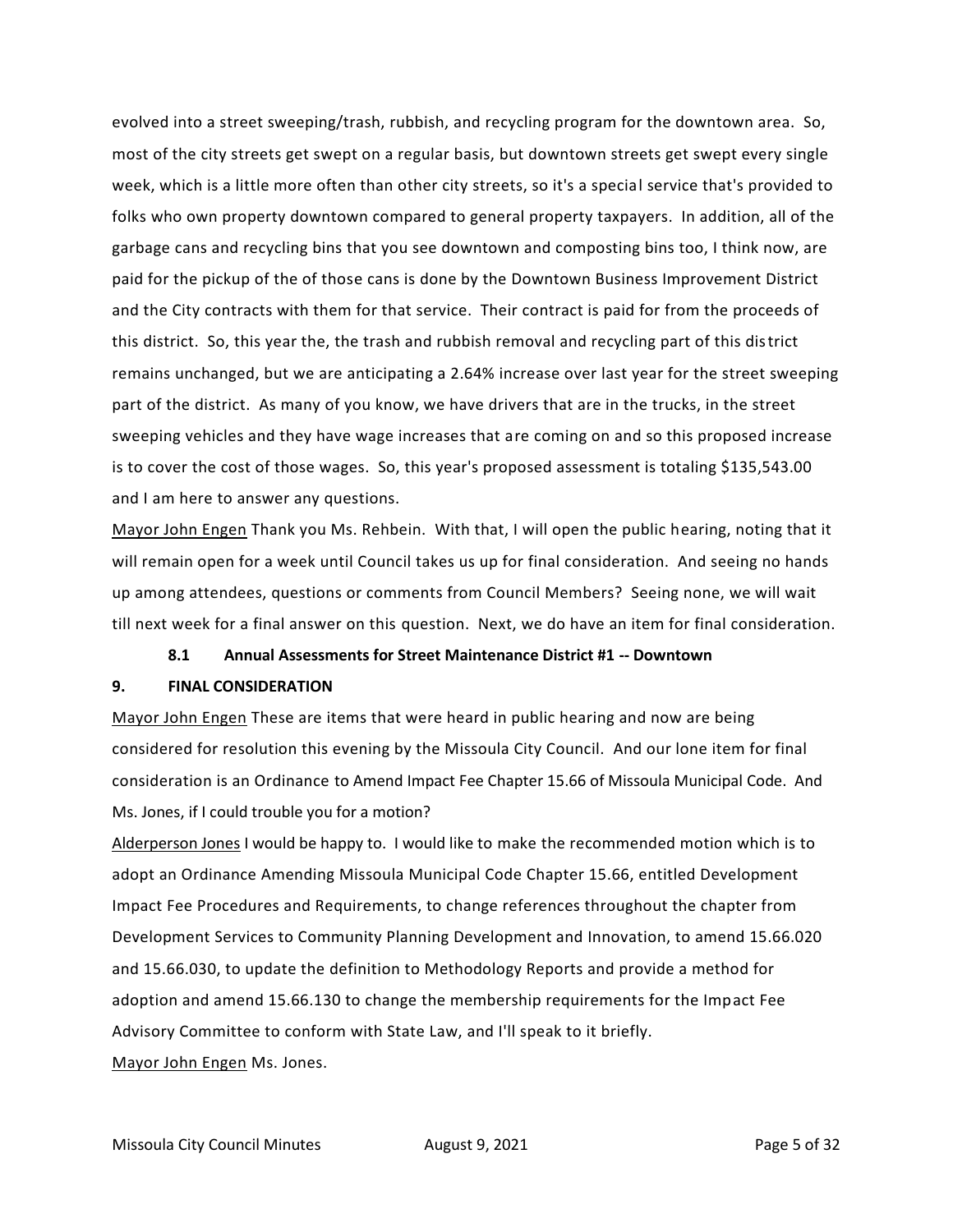Alderperson Jones This is basically housekeeping, to clean up this ordinance with a new language and State Law. So, I'll keep it brief, but it was very straightforward, and Dale presented on it, and I think it's basically housekeeping. So very straightforward tonight.

Mayor John Engen Thank you. All right, with that, that motion is in order. Is there a discussion on the motion? Seeing none, anyone in the audience care to comment this evening on this item? And seeing no hands up there, we will have a roll call vote. Thank you and the changes are approved.

## **9.1 Ordinance to Amend Impact Fee Chapter 15.66 of Missoula Municipal Code**

Moved by: Alderperson Jones

[Second and final reading] Adopt an ordinance amending Missoula Municipal Code Chapter 15.66 entitled "Development Impact Fee Procedures and Requirements" to change references throughout the chapter from "Development Services" to "Community Planning, Development and Innovation," amend 15.66.020 and 15.66.030 to update the definition to "methodology reports" and provide a method for adoption, and amend 15.66.130 to change the membership requirements for the Impact Fee Advisory Committee to conform with state law

AYES: (12): Alderperson Anderson, Alderperson Becerra, Alderperson Contos, Alderperson Harp, Alderperson Hess, Alderperson Jones, Alderperson Merritt, Alderperson Ramos, Alderperson Sherrill, Alderperson Vasecka, Alderperson von Lossberg, and Alderperson West

Vote result: Approved (12 to 0)

#### **10. COMMUNICATIONS FROM THE MAYOR - None.**

#### **11. GENERAL COMMENTS OF CITY COUNCIL**

Mayor John Engen We'll begin Council comments with Mr. von Lossberg this evening. Alderperson von Lossberg Mayor if I might suggest, would it, if there's no objection could we do Council comments after committee reports? We've got the Jedi resolution and another item under Committee Reports, and I think that there's a staff report and it, I would make that request? Mayor John Engen That without objection, happy to do that.

Mayor John Engen And we will be now back in order with Council Comments, and I appreciate that request from Mr. von Lossberg. That was a good thing to do. We'll begin Council Comments with the upper left-hand corner of my screen that's Ms. Anderson at the moment.

Alderperson Anderson Thank you Mr. Mayor. It's always fun, you never know when your number is going to get up because your screen is different than mine. I just want to thank everyone in our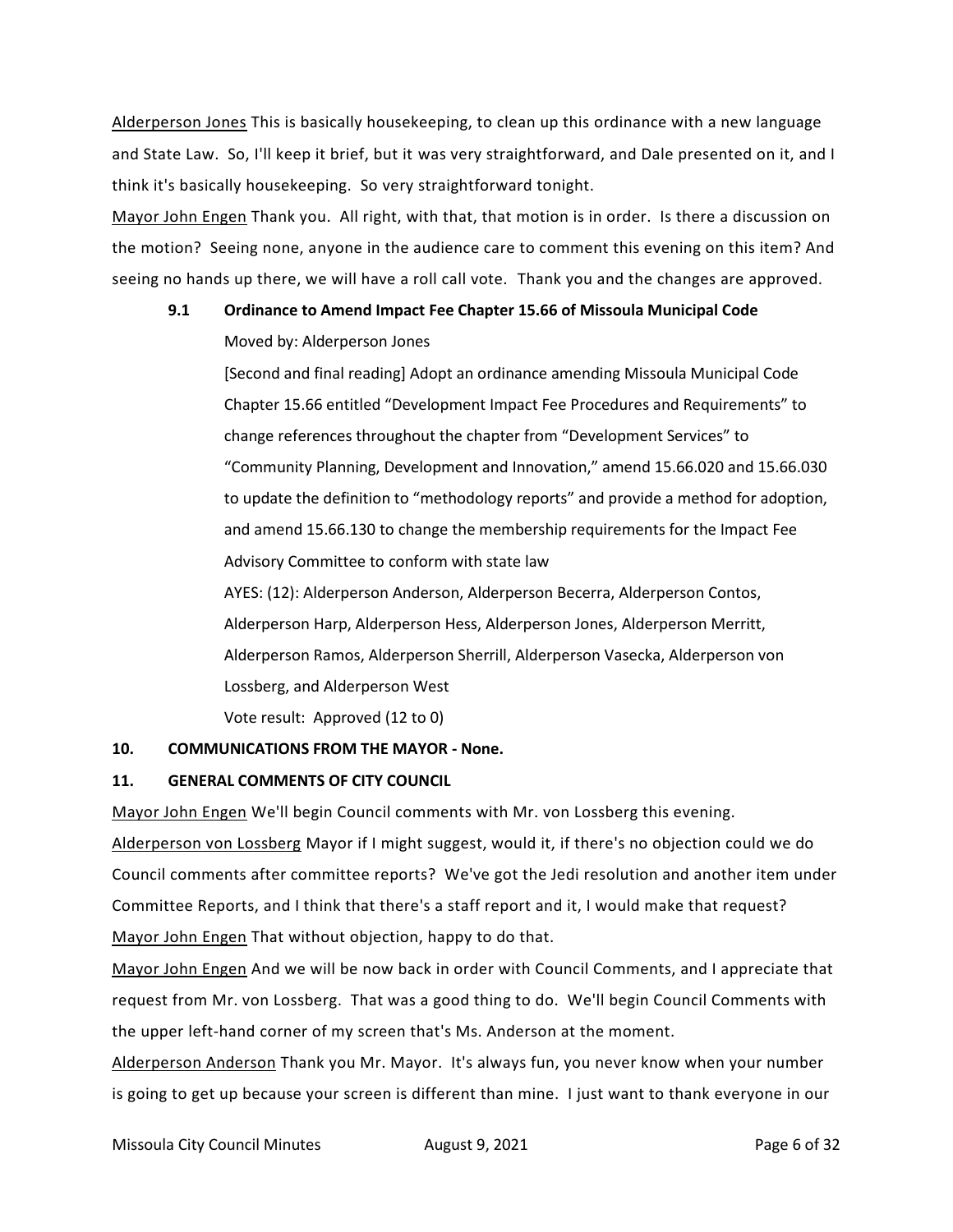community for taking the time tonight to provide your comments around the JEDI resolution and look forward to hearing more from our public on that over the course of the next week. And I really appreciate the staff taking the extra time tonight to really walk through a really thorough presentation that I hope really is able to allay any fears that anyone in our community has, that this is somehow not a good thing but that it's really, its purpose is to, you know work for our city and our community to be as best as we can be. And so, just thank you so much for that and look forward to hearing from more folks over the course of the next week. And enjoy the lovely smoke free days. get out and enjoy them while you can. Thank you.

Mayor John Engen Mr. Ramos.

Alderperson Ramos Pass, thank you Mr. Mayor.

Mayor John Engen Ms. Merritt.

Alderperson Merritt I would like to give a shout out to everyone who has persevered to bring forth the proposed purchase of the Bridge Apartments. This is so critical, given the housing environment that we're in right now, preserving these homes for people with disabilities is absolutely critical. Putting these people out on the street right now could very well mean a death sentence for them. So, when the Mayor contacted me and told me that the city was going to get a crack at purchasing the Bridge, I have like had a smile on my face, at least, at least you know in my head for the last the last many hours since I've heard that. So, I, I just think that it's so important. It is a complicated thing, I know that the City laying out another 2.2 million dollars to purchase property is something that that many folks maybe don't understand very well, but we will move through this process. It will be open, and information will be shared which is something that has not happened up until now and, and I really hope that this will provide a good outcome for those residents and that we will be able to keep them all in their homes. Thanks.

Mayor John Engen And Ms. Jones.

Alderperson Jones Thanks, sorry my computer was not responding earlier. Yes, I vote yes on that resolution Marty. And I wanted to also just note the good news about the Bridge Apartments it's, it's wonderful for this community. So, I'm happy to see that going forward and I just also wanted to briefly mention that the Missoula County Fair starts this Wednesday and goes until Sunday. So last year, of course, the fair was extremely modified down due to the pandemic. I think it's back in force this year and lots of wonderful new stuff there. So, I hope people can get to the fair. There is no admission, you just walk on in, and you spend your money inside. So, lots of non-profits are trying to make money there help them out and check it out. Thanks a lot.

Missoula City Council Minutes **August 9, 2021 Page 7 of 32**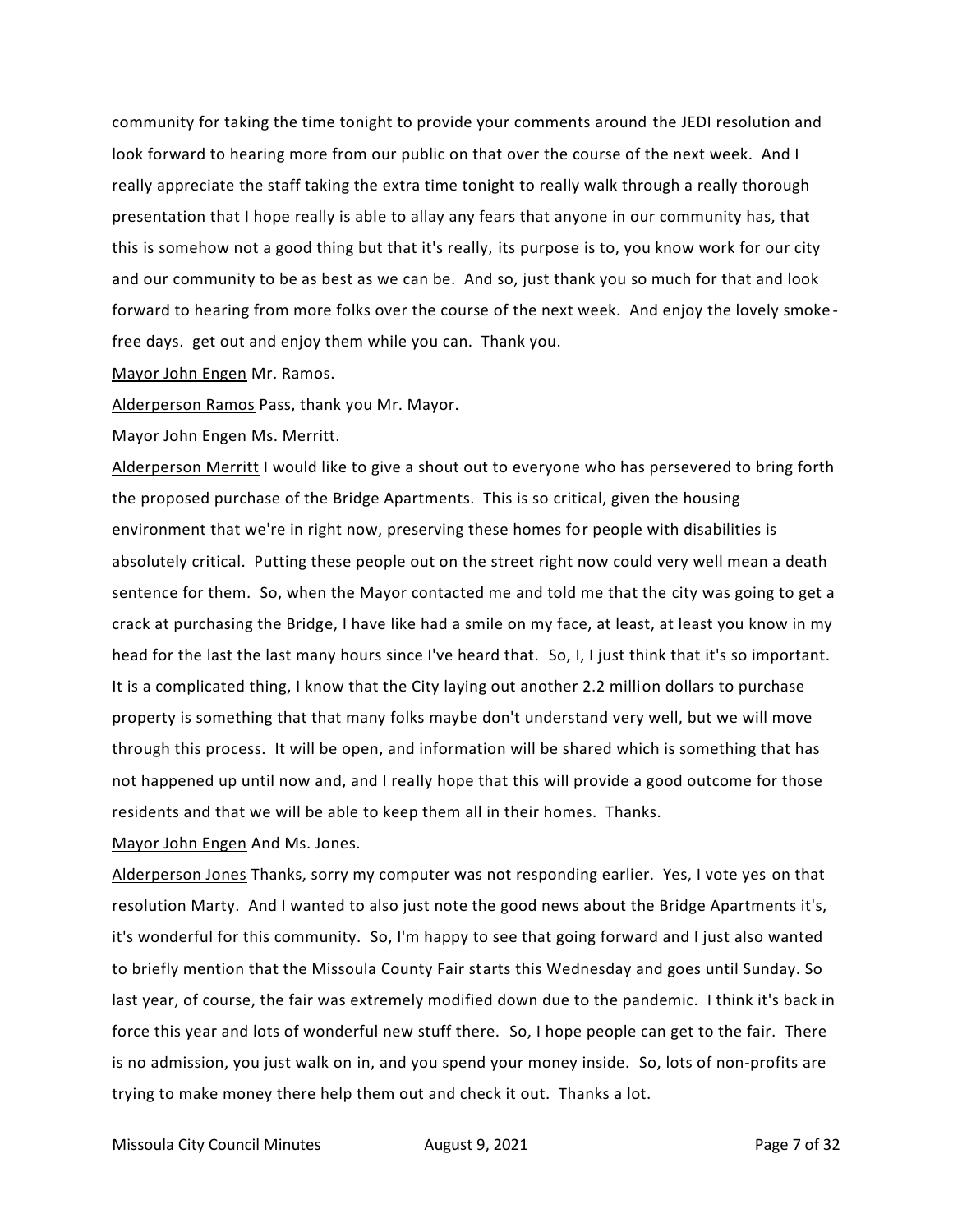Mayor John Engen And Mr. Contos. Alderperson Contos I'm good. Thank you. Mayor John Engen And Mr. von Lossberg. Alderperson von Lossberg Pass, thank you.

Mayor John Engen Ms. Harp.

Alderperson Harp I'm going to echo Julie's comments about the Bridge Apartments. This is a form of naturally occurring affordable housing also known as NOAA and it provides an opportunity for our community to actually capture, if you will, some affordable housing that still remains in our community for our most vulnerable. So, Mayor, please negotiate away. My second comment is, I just wanted to really put out a shout out to the, the staff of both Missoula in Motion and Community Planning Development and Innovation. Just yesterday was Sunday Streets in Missoula in the Franklin to the Fort Neighborhood and it was just spectacular. I, I think we had a break from the rain, but we needed the rain, so I think everybody was fine with it but then this sun came out and it was just so wonderful to see our community strolling around, biking around, and just learning more about each other and seeing such a diverse neighborhood. So, Julie, Sandy, I am so proud of your neighborhood; it's a great one.

Mayor John Engen And Ms. Vasecka.

Alderperson Vasecka Thank you and thanks Ms. Harp, I do agree, it is a wonderful neighborhood. I didn't speak to it earlier but regarding the Bridge Apartments, the main reason why I didn't vote for that one is because from my understanding is that it was originally purchased with public dollars, taxpayer dollars. So, I, I just don't really like the double dipping and so I'm sure that this will come back up in Council on when we actually do purchase it and we'll have a robust discussion about that then. Other than that, thank you for all for your time this evening.

Mayor John Engen Mr. Hess.

Alderperson Hess Pass, thank you.

Mayor John Engen And Ms. Sherril.

Alderperson Sherrill Thanks. I'm excited about the Bridge Apartments too, but I'm going to make another plea. I hate to go back to this, but for people to go out and get vaccinated. Our hospitalizations, due to COVID, are going back up. Anyone that is watching the news and paying attention understands that this is affecting non-vaccinated people at a significantly higher rate, somewhere in the 90's and vaccinated people. So, you know, it's time to go do it if you have hesitancy about it or you just haven't gotten around to it. It's time to get it done, we have kids

Missoula City Council Minutes **August 9, 2021 Page 8 of 32**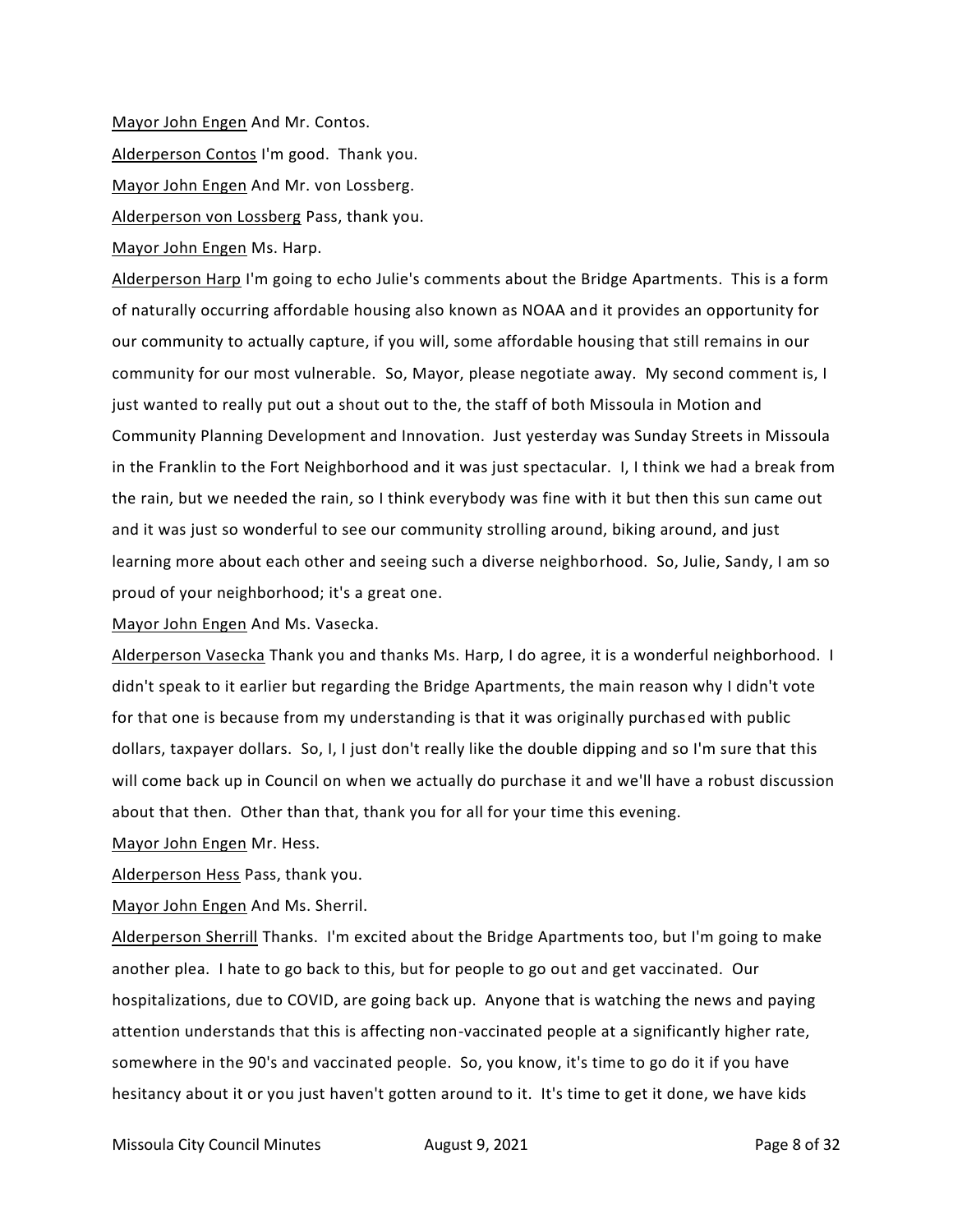going back to school. We want them in school. I was at a restaurant last night and walked in forgetting to put on a mask and put it on and the hostess said thank you. I have kids that cannot be vaccinated and I'm worried about that and I'm being careful. So, I also would give a plea that even if you are vaccinated, there are a lot of people that are in situations that have loved ones that are not or cannot be and so please respect that and go get vaccinated please.

Mayor John Engen And Ms. West.

Alderperson West Thanks. I just wanted to remind people that the fair is this week. I know that's been mentioned already but specifically if you want to, the 4-H/FFA animal auction is on Saturday morning starting at 8:00 a.m. and I hope that some of you might come and bid on some awesome animals, maybe a pair, a trio actually of layer chickens that my kids will be pulling around the auction ring. So, they're sapphire gems and they're beautiful and they lay great eggs. So, I hope to see lots of folks there. Thanks.

Mayor John Engen And Ms. Becerra.

Alderperson Becerra I will pass, thank you.

#### **12. COMMITTEE REPORTS**

Mayor John Engen Okay, all right then, we will move on to Committee Reports, of which we have two this evening. We'll take those in order. The first is a resolution establishing the City's commitment to a just, equitable, diverse and inclusive Missoula. And our staff report this evening comes from Ms. Gaukler.

#### **12.1 Administration and Finance committee (AF) report**

- **12.2 Budget Committee of the Whole (BCOW) committee report**
	- **12.2.1 July 28, 2021, Budget Committee of the Whole (BCOW) Report**

#### **12.2.2 August 4, 2021, Budget Committee of the Whole (BCOW) Report**

Donna Gaukler Good evening City Council and Mayor. My name is Donna Gaukler, Director of City of Missoula Parks and Recreation. I am speaking to you today on behalf of all of the city, not just the Parks and Recreation Department. This is an all department and, and leadership resolution. We have made an initial presentation at the January 28th Committee Meeting and then we have held open on Engage Missoula for comments. We have been receiving some comments, many in support, many not quite understanding, and then of course a few opposed. So, what we hope to do this evening is better define exactly what this resolution means and what it can mean, and we have three presenters myself, and I'll, I'll close out the presentation. We also have with you today, Ashley Brittner Wells, she's our Bacchus fellow who has been working diligently to help put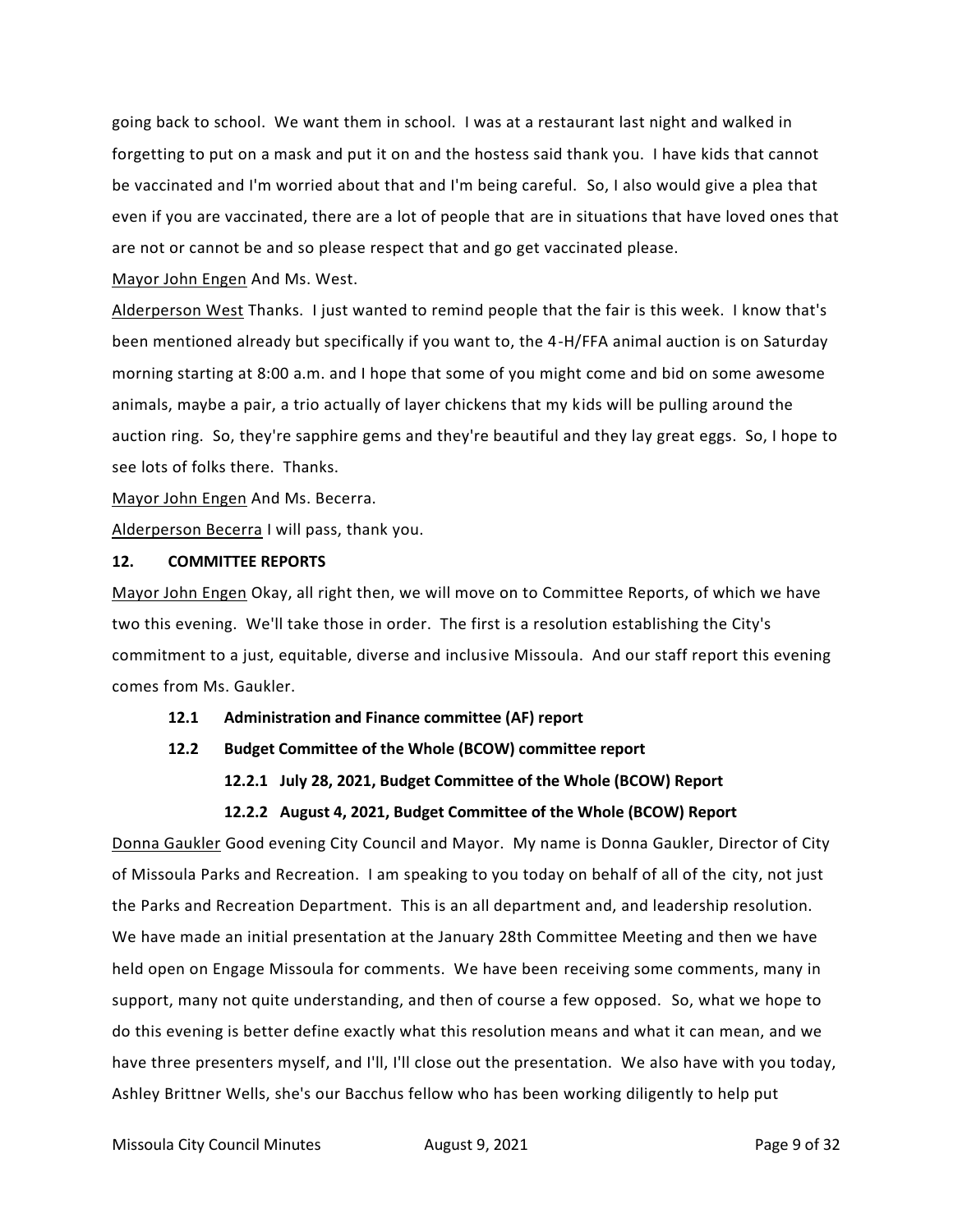together all of the work, in partnership with the other cohorts, which are represented by Missoula County Public Schools, Rob Watson, All Nations Health Center, Skye McGinty, City and County Health Departments with D'Shane Barnett, and Lisa Beczkiewicz, Partnership Health with Laurie Francis, Executive Director who will also be speaking tonight. We also have representatives from The University of Montana and then of course, Jamar Galbreath, with the County. So, it's a wellrounded group of folks. The cohort is part of the National League of Cities, receiving technical assistance but we, we define our own path, and our community defines where we want to go. This is not driven by the National League of Cities. They are available to us with resources and technical assistance and, and nothing more or less and so what I'd like to do initially is, is with your support, is Ashley is going to start with the presentation. We're going to try and explain the resolution, what equity and diversity and inclusion mean, especially looking at applying public resources existing our future through a lens of equity. We're gonna take a little bit of a closer or deeper dive with a brief presentation from Laurie Francis. She has years of experience applying equity and can share with us where that sometimes works and why we're not there yet and why, and why it matters. I will then close out and be happy to answer any questions. So, with that, Ashley I'll turn it over to you.

Ashley Brittner Wells Good evening all, my name is Ashley Brittner Wells. I use she/her pronouns and I am the City of Missoula National League of Cities JEDI coordinator. I'm going to share my screen here and present to you a little presentation here. Today, I am presenting the Justice, Equity, Diversity, and Inclusion Resolution. With the Justice, Equity, Diversity, and Inclusion Resolution, we aim to assess policies and processes, processes that use City resources through a lens of equity and in the end better understand if our investments in public resources have maximum benefits for all members of our community. So why do we need a resolution on equity? Because reducing challenges for some, increases opportunities for all. Missoula residents share many demographics, we all age, every economic status lives in Missoula, most experience a change in ability at least temporarily at some point in their lives, most are paying, contributing to our community through taxes or fees, every resident needs basic services to enjoy a quality of life to fully contribute to our community and our economy, and the resolution provides support and direction for applying community resources so those resources result in the greatest public benefit. This is an overview of City of Missoula demographics, race and origin is 91.1% white. We have 3.7% Hispanic or Latinx residents in Missoula, 2.2% are Asian alone, 1.6% are American Indian or Alaska Native, 0.8% are black or African American, and 5.2% of Missoula residents speak a

Missoula City Council Minutes **August 9, 2021 Page 10 of 32**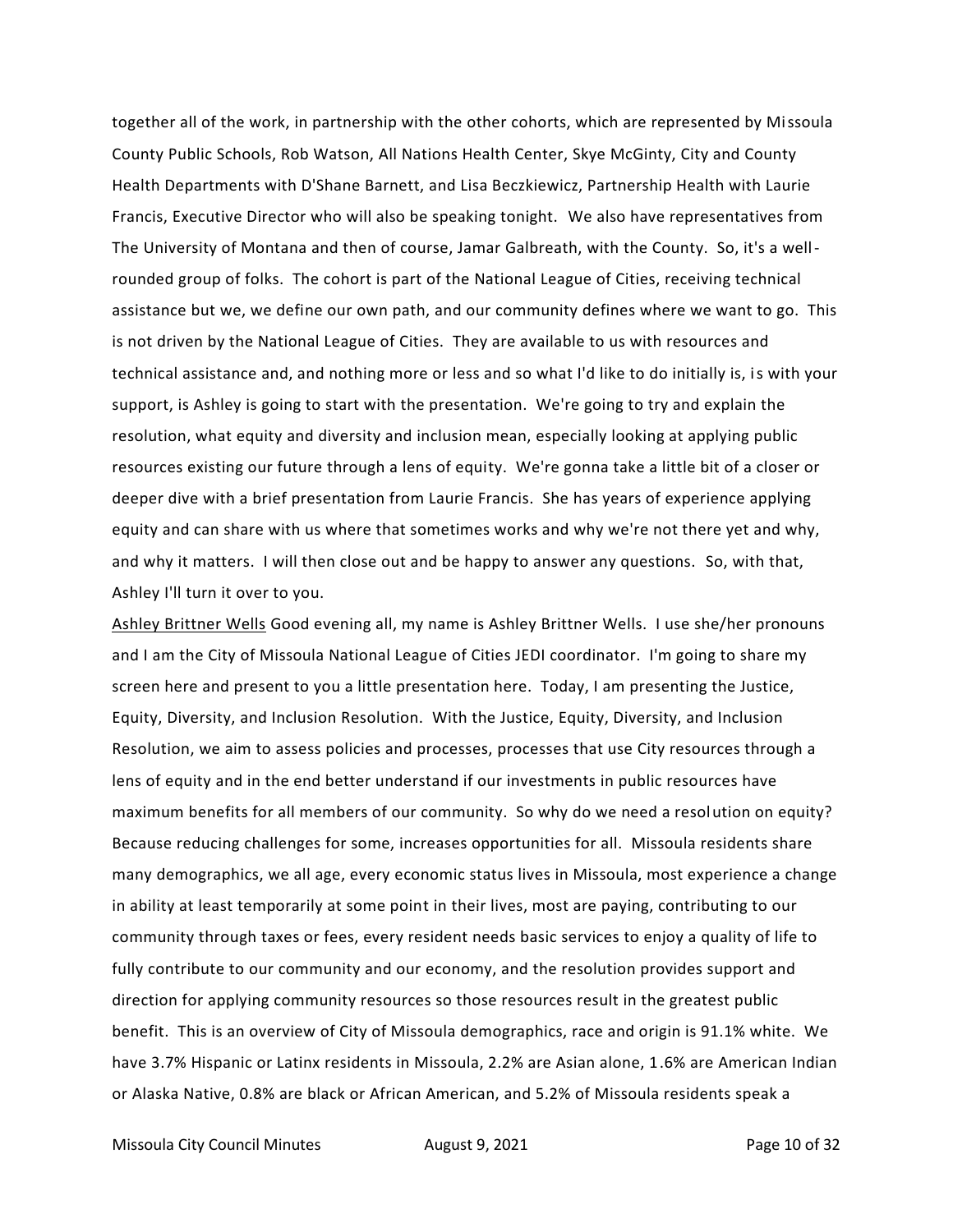language other than English at home. It's important to note that 17.5% of our residents are in poverty and 8.8% of residents under age 65 have a disability. As Missoulian's, we fall under at least three major areas of diversity or intersectionality, race and ethnicity, age, gender or gender identity, ability, income, and there are many other additional demographics with which most of us will identify. Additionally, 48% of Missoulian's have a bachelor's degree or higher compared to 32% nationally, but only have 75% of the national median household income. 17.5% of Missoula residents are in poverty, compared to 10.5% nationally. Women-owned businesses, there are 31% of Missoula businesses are women owned, compared to 35% nationally, and 3.4% of Missoula businesses are minority owned, compared to 29% nationally. This is no surprise to any of you, but this is a historical commitment to equity that the city has already committed to starting with the 2020-2023 City of Missoula Strategic Plan, establishing a shared responsibility to engage in the work required to dismantle systems of privilege and oppression. We began the Listening Engaging Action Reflection Network or LEARN Missoula research audit in November of 2020. We were selected as part of the National League of Cities, Cities of Opportunity cohort in January and that cohort began meeting in February and March of this year. We began meeting with a JEDI advisory board work group led by Jamar Galbreath at The County on July 19th and have since had subsequent meetings with that important group. The Missoula County parallel JEDI resolution was presented to the board of county commissioners on July 22nd, and I believe is up for approval this week on Thursday, and then you all heard our first presentation on July 28th for the City of Missoula JEDI resolution. Missoula is one of seven cities in the country selected to be part of the National League of Cities, Cities of Opportunity Cohort, turning crisis into pathways to equity and resiliency. As Donna mentioned, the NLC is very helpful in providing technical assistance, resources, and guidance to our cohort, but it is important to note that the city and each partner within our group develops its own path and goals. In terms of public engagement for this resolution, we published the JEDI initiative site to Engage Missoula on July 30th. Feedback is supportive, though one resident who self-identified as white, stated they would not matter anymore, if this resolution was passed. It's important to us to note that that is not an accurate perception of this resolution. We are not asking for a budget for this today, we are asking for approval, supporting diversity, inclusion, and equity efforts. These are strategies that are employed by vibrant communities to ensure everyone has a fair and just access to the resources they need for health, social, and economic well-being, and the City can better position itself to achieve its strategic goals by implementing proven equity practices and policies to address

Missoula City Council Minutes **August 9, 2021 Page 11 of 32**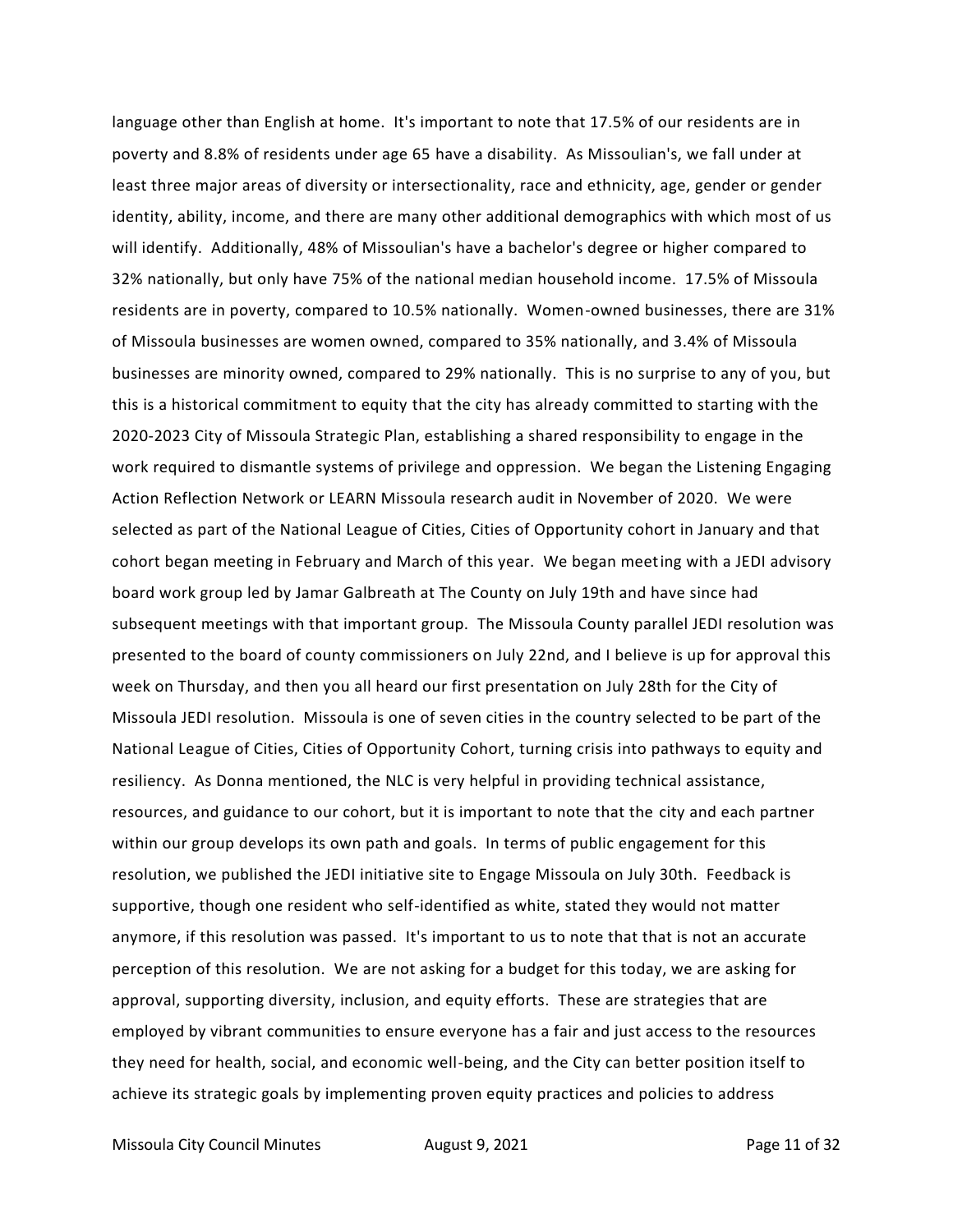significant inequity in health outcomes and other disparities that decrease the quality of life for many Missoula residents. This illustration illustrates the differences, the kind of nuances between equality, equity, and justice. The boxes here that you see these folks standing on in these photos represent investments that are made within the community. In the equality photo, you see that everyone is provided the same resources and opportunities. An equity provides resources and opportunities based on the individual and in the justice photo, you'll see that the barriers for all are removed. So, all can participate from where they are at, to get to a point where we are making better investments in our community, which is the ultimate goal of this resolution. We have some incredible examples in action within our community from partners doing this crucial work and making investments or assessing programs through a lens of equity, which are making very positive impacts in our community. We have the Zero to Five Kindergarten Readiness Study, which found that a kindergarten readiness assessment demonstrated that while, on average, 50% of children in Missoula County arrive ready to learn to kindergarten. In some classrooms, as few as 5% of children are fully ready on day one. They are looking to expand that study this year to find out why. The Lowell Community School Impact, 30% of families in the North and Westside Neighborhoods meet the federal poverty level versus 19% in other neighborhoods. So, an investment was made in the Missoula Community Center and Food Bank satellite location, fully accessible out of school care and mental health services for students, which resulted in the top growth and reading of all MCPS schools at Lowell last year. A 15% increase in kindergarten reading assessment and a 15% decrease in students who needed high level behavioral and social emotional support during the school day in the first year of the pilot program. There were a couple of studies and surveys done by the Chamber of Commerce and Bureau of Business and Economic Research childcare studies last year that found the losses from the Montana economy caused by inadequate or inaccessible childcare costs \$145,000,000.00 to households and \$32,000,000.00 to taxpayers in Montana in 2019. And in a 2020 survey by the Missoula Chamber of Commerce, 50% of respondents said they scaled back or abandoned their career due to childcare issues, which was a 3% increase from 2018. For a closer look at one example from our community, we have the Executive Director of Partnership Health Center, Laurie Francis, who will present a few slides now. Laurie Francis Ashley thanks for advancing my slides for me. It's nice to be here with you guys. I really appreciate the fact that you all serve on the City Council, regardless of reviews because I would not do that work and I know it's relatively thankless. So, I just want to thank you first and foremost, really, quite from the bottom of my heart for the work you do and thinking so carefully

Missoula City Council Minutes **August 9, 2021 Page 12 of 32**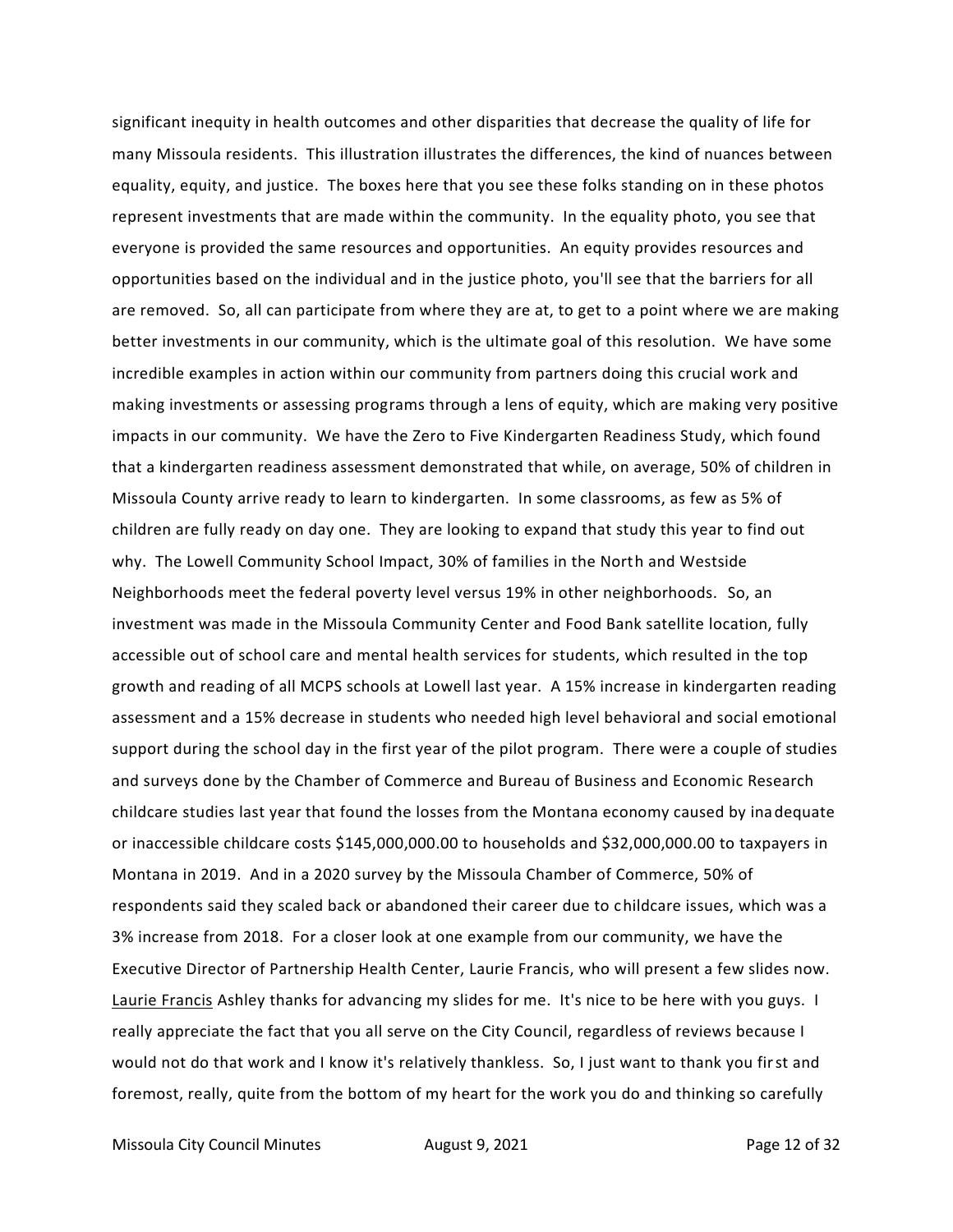about this community. I'm really excited also about the resolution it's something partnership works on all the time and as I look at, as you think about what Ashley just showed you the different boxes, while partnership can work to achieve healthcare equity, we can't achieve health equity without the justice piece and that's where you've come in to play significantly. I also appreciate the comment from our citizen the fear that if we advance some, that others will lose and in fact the data would show the opposite, that if we advance all, we all will succeed as will the economy. So, I know you guys understand taxes far better than I do. As Ashley said, I am the Executive Director of Partnership Health Center. I've been doing this work at Partnership for four years; however, I've been working with fairly qualified health centers for about 21 years, and I will share a little bit of that with you in just a little bit. Partnership is fortunate to do the work we do, we really like it, we really like each other, we really like the individuals we get to serve, and yet we watch how the societal and structural inequities impact the folks that come to Partnership all the time. So, I'm going to share a few slides in just a second; the first couple will have data. I like data and it does not reach the hearts and minds of any of us. I will then talk a little bit about our mission and vision and a tiny bit about my history, which is not that interesting but, but is related to the conversation tonight. So, Ashley if we could move on to the next slide, please. Did it move on to the federal property guidelines please? Oh there we are, sorry I didn't see that. So, for some of you, I bet you're familiar with this, but I think many it's confusing. That 138 column, 138% of poverty is where the expanded Medicaid population is now included as a result of the ACA or Obamacare, that's why that's blue, it comes from the Medicaid guidelines. The red or the blue arrow points to the 200% of poverty, which is where community health centers in this country and Partnership particularly slide fees to improve access to healthcare and as you can imagine, I feel that living on a little over \$56,000.00 a year, the ability to afford food, housing, especially in Missoula right now, educational expenses, and anything else is greatly diminished. Partnership, that is the population we really seek and, and you'll see in a slide in just a little bit we're serving about 15,500 people, a high percentage of whom fall into that category. Next slide please. This slide is a quick breakdown from 2018 that looks at these five zip code areas, this is how Partnership looks at access and penetration. We look at neighborhoods by zip code and we, we have the data to see how many folks within each of those areas we are serving. And as you'll see from this, that is the breakdown of 200% of poverty so you heard Ashley and Donna reference that 17-18% of Missoulian's are in poverty, twice that number are living at 200% of poverty again. That means that they have a tough time affording all sorts of normal things that those of us who live

Missoula City Council Minutes **August 9, 2021 Page 13 of 32**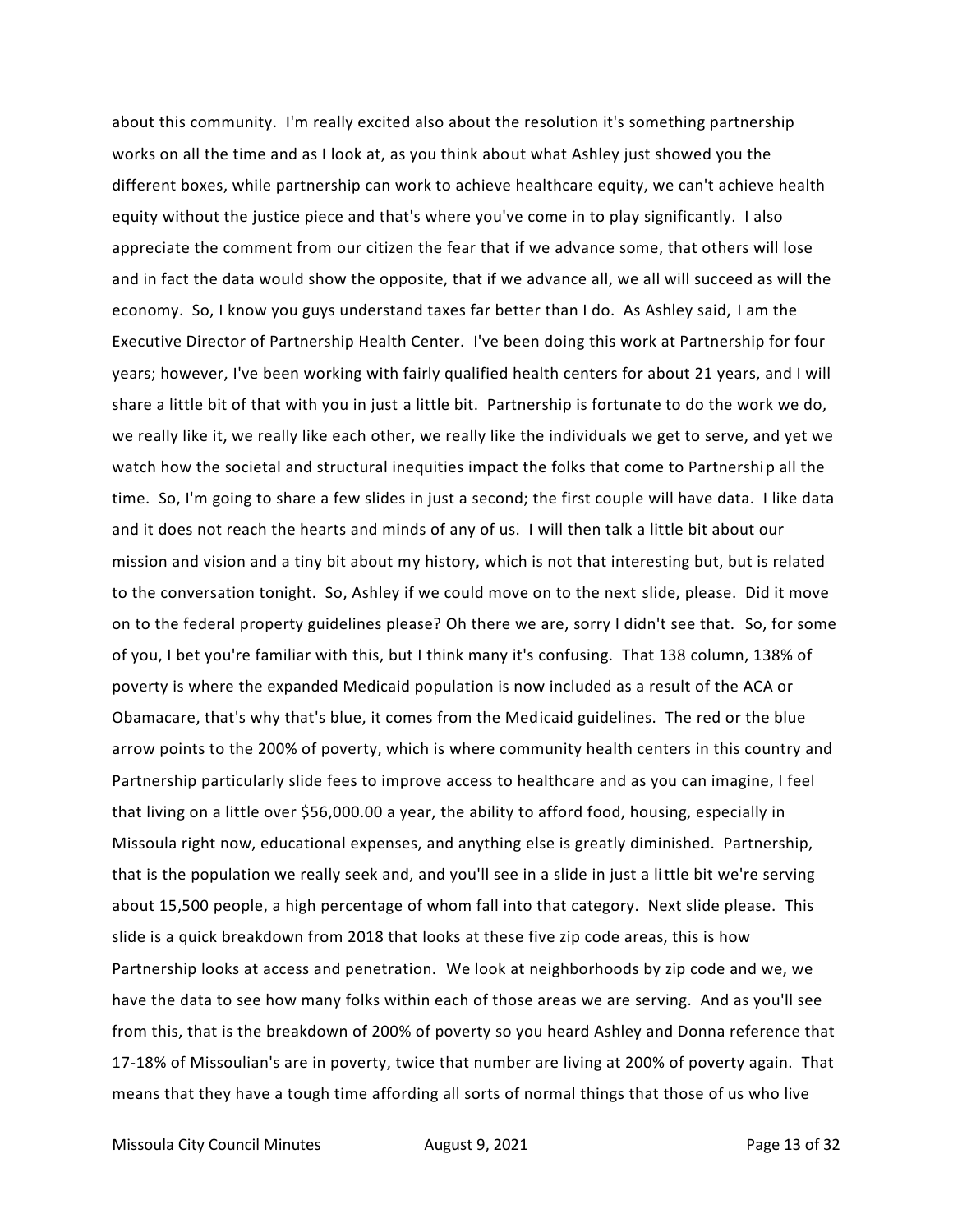above that are able to do. Children in Missoula again at 200% of poverty, there's just under 40% of kids in Missoula are living at that level. So almost half of Missoula's kids are struggling to, whose parents are struggling to make sure they can afford all the things that their kids need. We'll move to the next slide please. This is, let me backtrack for two seconds, I want to thank you guys because I'm looking at the slide and thinking of all of you. You approved the Missoula Food Bank funding from the Missoula Redevelopment Agency, and I just want to thank you. We opened about a month ago, finally a year and a half late. Because of COVID, we couldn't open while the blue bank was closed and I want to tell you it's been busy every day, every visit, ever since we opened and we're seeing about 5-6 patients a day who haven't been in our healthcare services. So, a huge, huge win. We have childcare downstairs; it's just been an amazing partnership. Related to that, this is, this slide shows a Partnership's vision and mission as well as our values, and those values were selected by our staff. We all need access to healthcare but as I will talk to you about just as in this slide is that healthcare is really not enough and if you know that, I wouldn't be considering this resolution. Partnership does a very admirable job providing comprehensive human-centered or patient-driven accessible and equitable care. We really like doing that, we really like working together, we really, as I said, enjoy the patients we get to serve. A tiny bit about me is that I, when I was a little kid, I was in the hospital a lot. I had a roommate when I was about seven or eight who was from a developing part of the world and had suffered a gunshot wound and had part of her face blown off and I remember her very well. Her name was [inaudible] and I remember thinking that, and she was there with all my parents because they couldn't afford to be here. I remember thinking that when I got older, now much older, I wanted to make sure that people had their parents there and had access to healthcare so that they wouldn't experience those types of horrible issues. I, I plan to work in developing parts of the world and then realized that places even like Missoula and Montana have plenty of need. Fast forward from there, I decided to go to nursing school after getting a degree in biology and thought that great healthcare in the hospital setting would make a difference and so I worked in ICU and ER for about a decade and watched us send people back out into their environment which could have been Missoula, at this point it was Livingston and Bozeman and also in Maine and watch them come back in no better. We fixed them briefly and they came back in and it was very painful and very difficult and so subsequently worked with a group of people to start a community health center in Livingston, Bozeman, Belgrade, and West Yellowstone and really loved that work and felt gratified for about a year or two and then I realized too, like you already know, but I didn't at that time that even really

Missoula City Council Minutes **August 9, 2021 Page 14 of 32**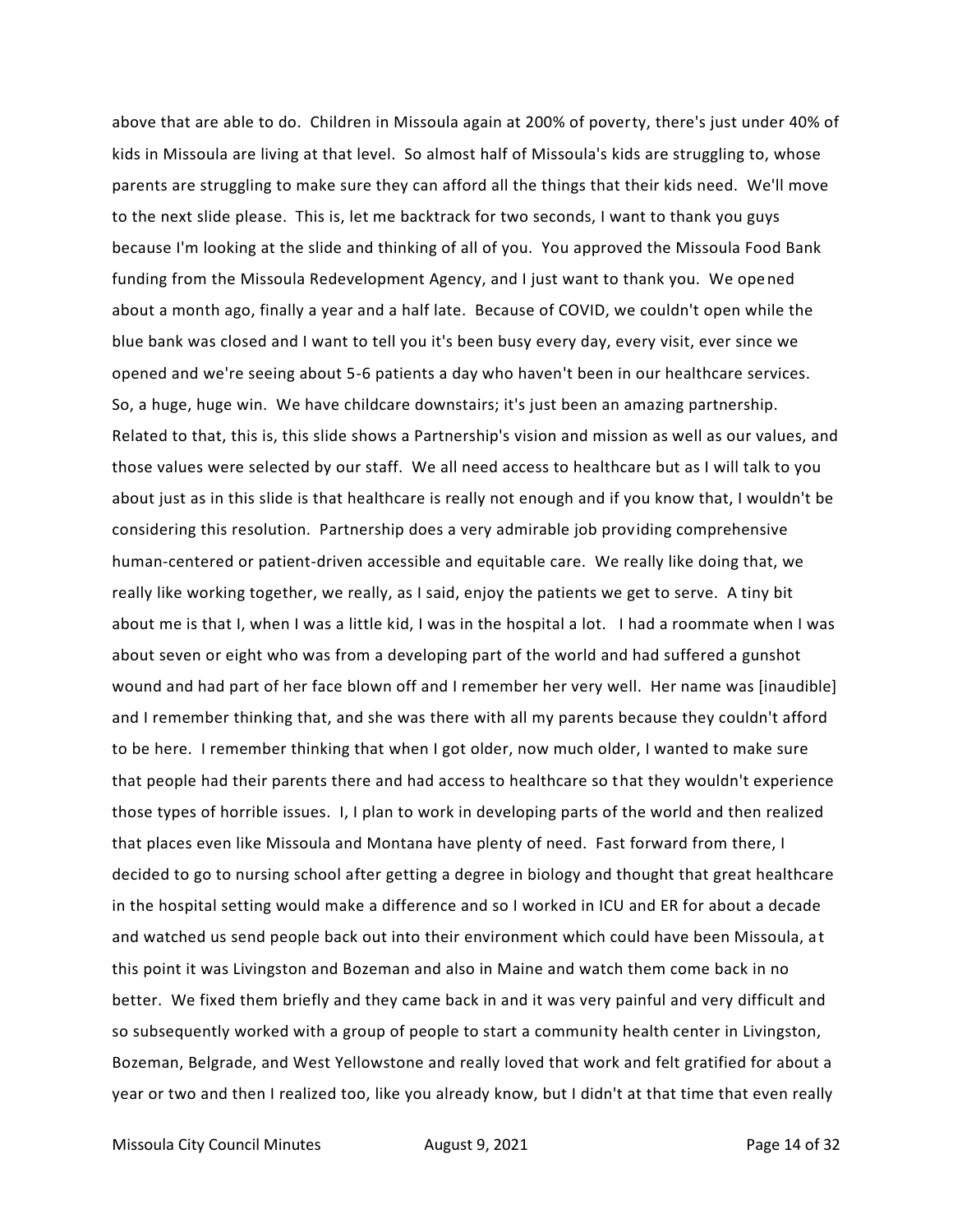amazing primary healthcare without a financial barrier still didn't improve the lives of the people that we were serving. They, we were applying larger and larger band-aids. We were making sure they could afford their medication, but we couldn't help them with their educational attainment. We couldn't help them with equal opportunity. We couldn't help them with their housing significantly. We did started childcare on site. We started adult ed onsite. And still, we were fighting this uphill battle against structural issues. That's my little painful story; it's not very painful in the grand scheme of things, but I will say every year that I'm alive, I keep getting hit with that story over and over. That healthcare, while really wonderful, is not nearly enough and the work that you guys are talking about tonight is what makes the difference. So, let's move to the next slide please Ashley. This is a slide we developed. I really like it, it's what looks at the, what we call downstream and upstream issues and some of you are familiar with that term. It also is also called social determinants of health and they're not really social; they're structural determinants. It didn't happen because of people's social issues, it happens because of policies, decisions by this government. And so, we know, in The United States, that there are issues of poverty and wealth. There are significant issues of racism; we see them in the media all the time and there are significant issues of sexism. We saw that in the media just yesterday and probably today. So, what we know about healthcare, is healthcare offered really perfectly, that little person on the left can improve health outcomes by 20%. So, if you happen to be fortunate enough to have a house that you're not feeling like you might lose, to live in a safe environment and not feel victim to the people within or outside your walls, to not engage in behaviors that are, are considered treatment for difficult times, like drinking and smoking, which come out of very difficult circumstances, in a way of self-medicating. Then healthcare is really incredibly helpful. If again, your environment is working for you, if your environment isn't working for you like many of the people we're talking about really into this resolution and as you guys look at safe outdoor space and added housing. No amount of healthcare will change that significantly in the health outcomes of those folks. We can help apply a salve, I would say, I would say really treat people so well when they come in our walls and go out to them when they're not inside, but we can't change their trajectory without your involvement. So, I again, I appreciate this resolution and I think this upstream-downstream diagram may help explain to some folks in the community, I hope, why we are working on these other issues to really repress health and well-being in Missoula. Next slide please. So, this is what it looks like on the data of Partnership, if you think about what we just talked about. So those boxes actually referenced, we are providing I think equitable care, although

Missoula City Council Minutes **August 9, 2021 Page 15 of 32**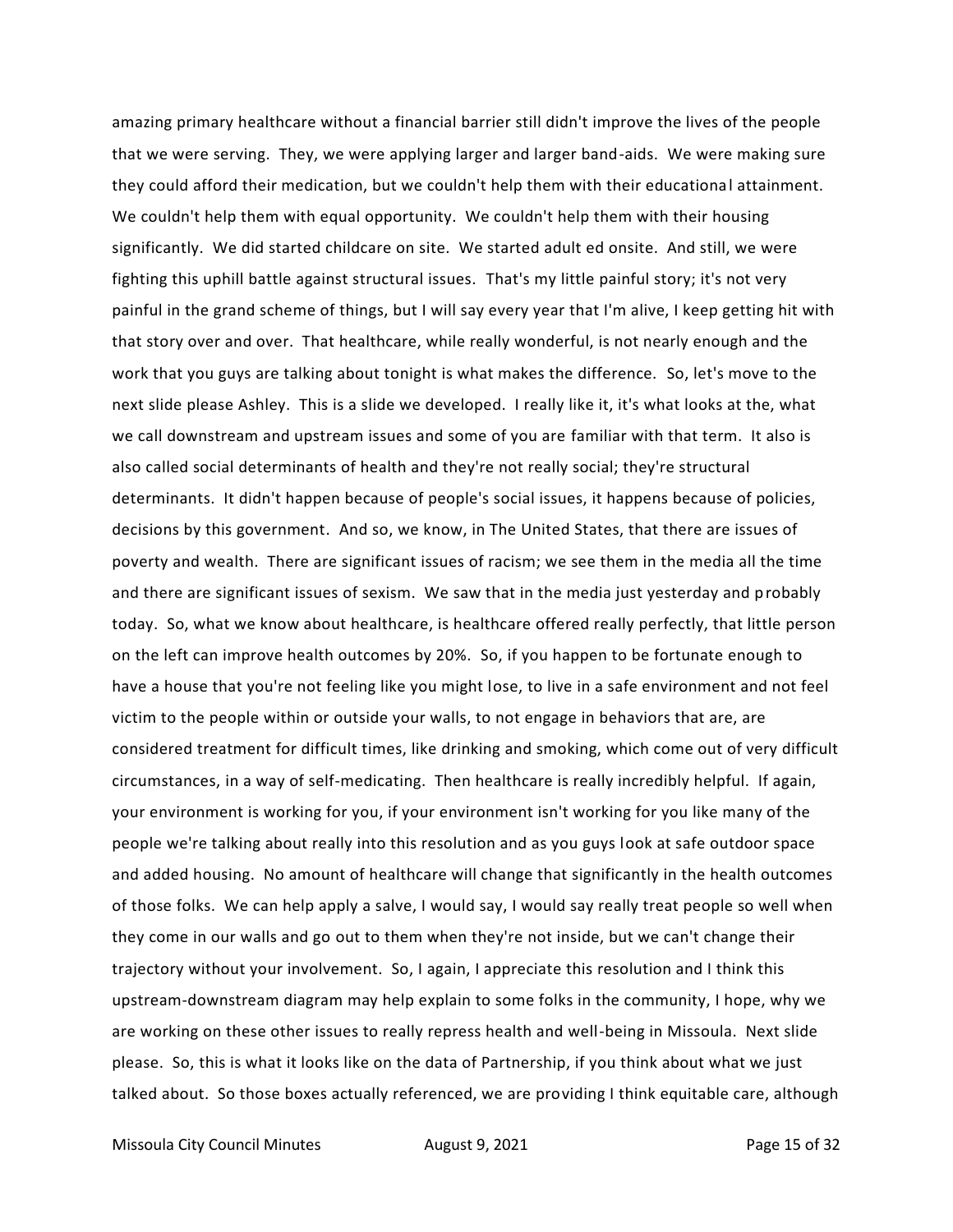I think they have work to do. There's still implicit bias within healthcare, that's well-studied in a place like ours. That circle on the left is, of the 15,500 people we served last year, which was less than the year before because of COVID. About 12,000 are white, about 1,000 are Native American's, so about 6% of our population is Native American, compared to, I think Ashley, you said 1.2% or something like that in Missoula. So, we see a higher percentage of Native Americans and then about 350 patients are African American. And if you look at the health outcomes are above and below in that green and yellow, you see our colorectal screening isn't, isn't horrible, although it could be better all-around. And in depression, you'll see Native American's are more depressed than white folks or else it's a small sample sizes. So don't take that beyond this conversation, but you probably do know that Native American youth are seven times, seven times more likely to commit suicide compared to a white youth, which feels completely unacceptable. And then the blue and red bars, just briefly, again the blue is shows you the folks we're seeing at Partnership, a high percentage are living at 200% and below. So back to that, \$56,000.00 for a family four or less. That's why we're there and we see a lot of people who have plenty of resources because we offer free care but looking below, I thought was really intriguing. And the percentage of patients on our, these are just our patients again experiencing homelessness. Look how high the African American bar is in comparison to the income bar above and look at that, it's interesting the Native American is a bit lower but still twice the white folks. So, if you look at, I think that speaks to the difference in wealth, not income, and also racism. And so, in this country we know that there has been years of discrimination around housing and loans and GI Bill for certain populations in this country and not for white individuals. So, I, I don't actually know the reason. I'm curious what you guys think about that but that's my guess. And then we also have a, we have an equity lens that we look at for 14, 17 different health outcomes and then we've also created a vaccine equity lens which I'm happy to show you at any point to see how we're doing with homeless folks, BIPOC folks, LGBTQI, and to see if our penetration vaccines is equivalent on all fronts. It's not and we're creating a Native American Patient and Family Council with the help of our new Diversity Equity Inclusion Coordinator, Leo John Bird, and we'll redesign our healthcare based on what we learned from that group. Next slide please. These are just some, these are just some Montana slides, not just but this looks at poverty in Montana by race. So that's, I mean, I think this I, I appreciate the earlier slides from Donna and Ashley. When you think about, we drill down for race, which is the equity lens, you see huge differences and I doubt this surprises you, but it feels very unacceptable to me. And the next one is to look at homelessness by minority

Missoula City Council Minutes **August 9, 2021 Page 16 of 32**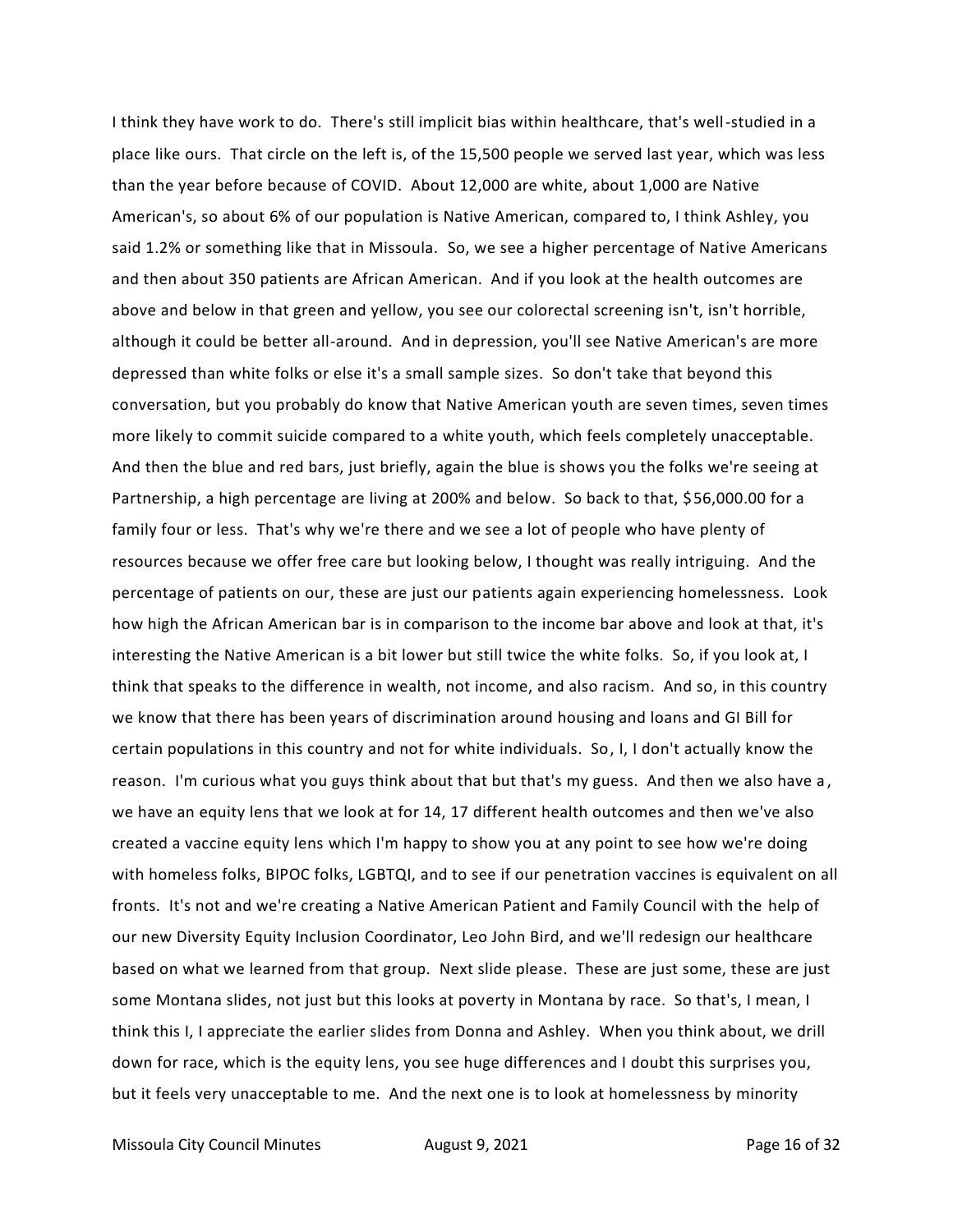status and/or minority identity. And again, Native American's are six times as likely as the white folks to be homeless. This is not controlled for income, so that slide I showed you with Partnership is those are low-income weights in comparison to low-income African Americans and low-income native American's. This is all white on this slide, so far less likely to be homeless because whites are, are less poor, relatively speaking. I think the only thing I'd say in, to end this, is that [inaudible]. I get that people are afraid. I think we've seen that in this country and in this community and yet when all people do better, so poor white people will do better as a result of the work that you guys are focusing on. It's not just about people of color or LGBTQI community. It's truly about all people and I, I like that, and I can, I won't go into it now but there's the curb-cut effect that Donna and I talked about, and you can discuss it later. That when you help some, you actually help all, and that is all I have to say right now. Thank you for your work. Donna Gaukler Thank you Laurie. We have, I just want to touch on a few more examples and what

we're really trying to do is share how many of the partners in our community are already doing this work and that we, we've done a lot of work as a community in measuring the disparities. The challenge now comes in, what do we do about it? And how do we lift everyone up? Invest Health has done good work and some examples are as simple as taking an existing housing and make it livable, so that the individual living in that housing isn't experiencing greater illness, more visits to a hospital, or emergency care and in the end, that's not only good for them but it's good for all of us, as it relates to costs. Reaching Home, we've already touched on many of the efforts with Reaching Home and the disparity in numbers. And then it, it occurred to me. having been involved in public work of this nature for many years, that when the Americans with Disabilities Act was passed in 1990, I remember there's this huge uproar. Oh my gosh, this is just going to cost society an endless amount of money for absolutely no reason. And today we know, as Laurie mentioned, the curb-cut effect, people will literally go out of their way to get to a facility that's more accessible. We believe that if we can truly as a city look at our policies that we will be able to find those places where the curb-cut effect matters for everybody. So, I'm going on to the next slides Ashley, resolution and the community benefits. By, the resolution is really a city resolution, it's a resolution by the City Council directing our work. We want to look at our policies in the process to make sure that they support effective and efficient spending of tax dollars, make sure that those dollars are being spent where they're having the greatest benefit to give everybody an opportunity, very much like the slide of the of the one individual who had two boxes and now we can all participate through equal opportunity, determine how the city can also support workforce.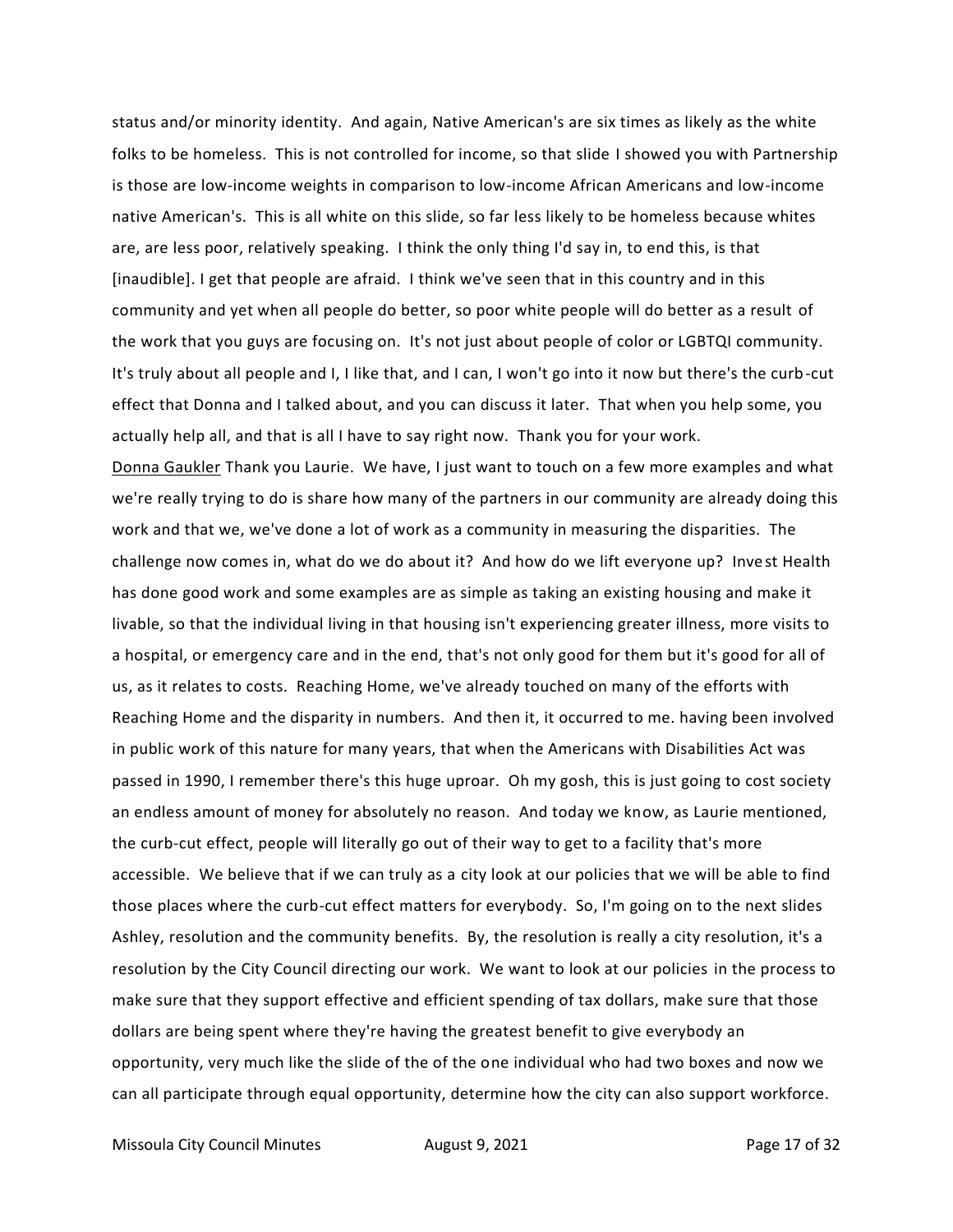The Missoula Economic Partnership noted that with the declining working age populations, a community that is equitable will by definition create the broadest possible pool of talent to accept jobs from employers in the community. We know that a huge majority of employers in Missoula are short employees. We get that a lot of that has to do with, with retirement, it has to do with the pandemic, but it has to do with childcare. It has to do with housing, it has to do with education, and if we can make those investments, that's an investment for our business, which because we survive as a community on property taxes is a good thing for all of us. We have the ability as a as a city to convene partners and businesses to better analyze the needs that are not being met for some residents in our community and figure out how to best provide support. And of course, we have to engage community residents. We need to understand what it is that our residents need. We cannot simply prescribe what works for me, has got to work for you. We are all different and that's what we want to do through the public engagement process. Next slide. We believe that some of this work can include training employees and training leaders to better understand how sound investments and equity can result in positive results for local business, local families, and our environment. We can determine on why some residents may not be receiving services through some of our more recent community outreach. We have had so many residents who have felt disengaged, thank us for coming to their place to talk about community opportunities because, by and large, all residents want to contribute, all residents want to take care of themselves and their families. They're not looking for handouts, people are looking for equal opportunity. We want to identify where existing resources can be redirected for greater net public benefit and we also want to develop the measures, so we know that the work we're doing is matters and it matters where it was intended. So, the resolution supports the maximization of public resources with the intention of investing for desired incomes. It does foster justice, equity, diversity, and inclusion so that our boards, our Council, our commissions, our employees reflect our community, and our businesses reflect our community. We want to review and revise policies, procedures, processes and engagement to better reflect equity and justice and diversity and inclusion to ensure equitable delivery of all City of Missoula services. We want to identify and establish tools for measuring those things. We want to establish community engagement. We want to align efforts with partners. This is really about a good strong community, a good City Council with good leadership at every level, taking a close look at not always doing business the same old way, but figuring out how we can do business in a better way for a better tomorrow for everybody. We know from research that when we work to reduce challenges for some, we do

Missoula City Council Minutes **August 9, 2021 Page 18 of 32**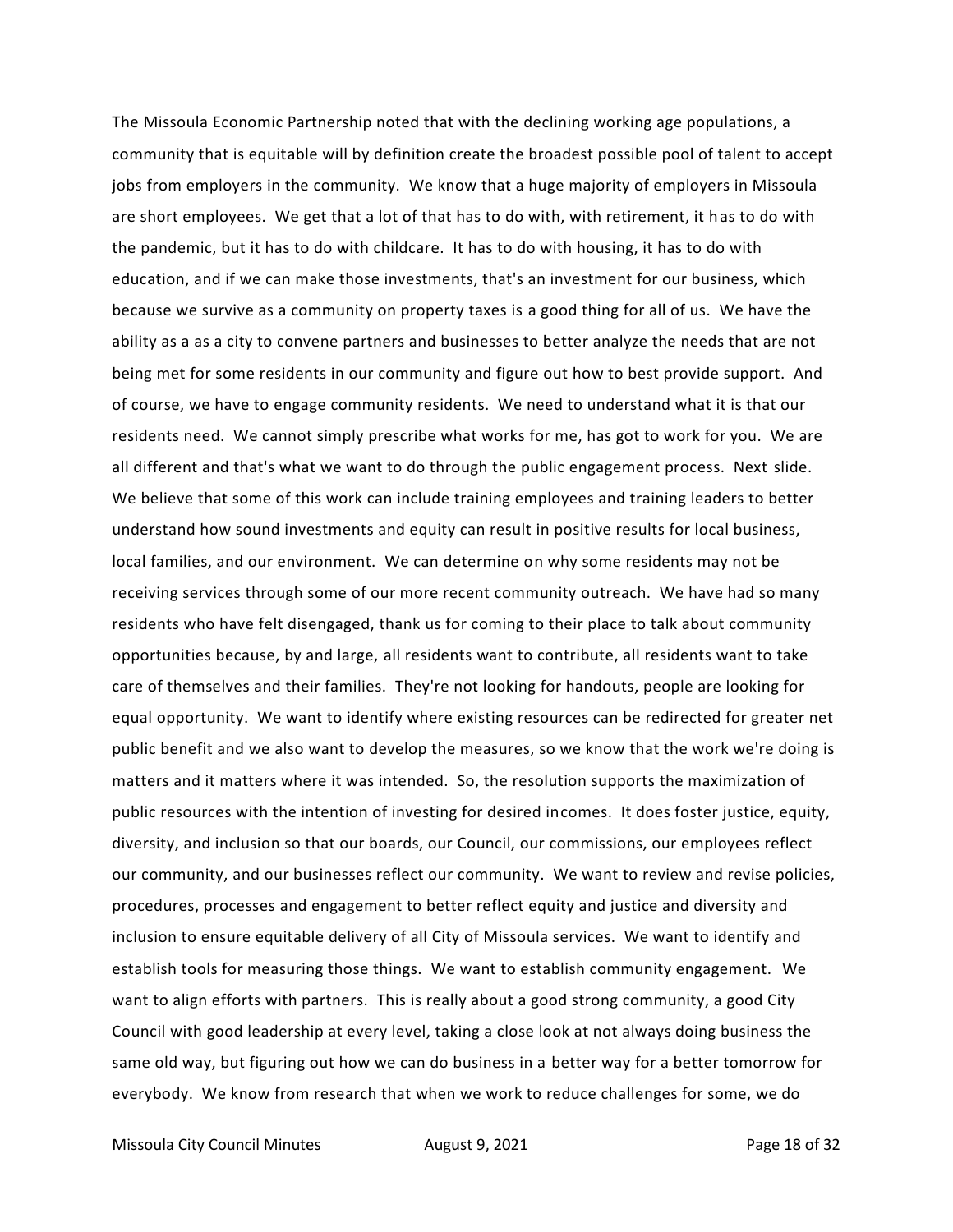indeed increase opportunity for all. We will continue to update the Engage Missoula website. We have a lot more graphics and detail from what you saw today, and we look forward to your input and are absolutely available for questions. Thank you for your time.

Mayor John Engen And thank you all very much for that, very thoughtful presentation with regard to the resolution. Now my understanding is that Council's preference this evening is to, is to hold any decision making until next week. We'll hear from anyone in the audience this evening and we'll be open to comment through the week. And this will, item will be presented for final consideration at our next regular meeting on Monday evening. Is that correct? Great, thank you. With that, I don't see any, I don't see any anyone in the audience interested in participating at the moment, but I do have Council hands up. And Ms. Jones.

Alderperson Jones Thank you and I, I just wanted to note that I'm not sure the public always understands that they have to raise their hand but looks like they're starting to raise hands now. I did have a couple of questions and first of all, I appreciate the presentation and all of the information. It, you know by drilling down into those specifics and the data, it really helps to paint the picture of what we need to address in this community. I did have a question though, with the entire pandemic, I thought Missoula did a good job of cooperation and communication with kind of the institutional leaders in this community of County, City, The University of Montana, MCPS, County Health, City-County Health, all these different entities and we had because we tried to be on the same page, I think we had better results than some other counties frankly in Montana. And so, I just was hoping one of you could speak a little bit more to that because I, from the way this is being discussed, it sounds like a very collaborative effort between these all of these entities, and I think that exponentially creates a better result in the long run. So, could you just speak to that please?

Donna Gaukler I'd be happy to. You are absolutely correct. We, by working together. the reason the cohort which is an unofficial cohort very similar to during the pandemic, very much representative by many of our leaders, so MEP, so Missoula Economic Partnership, is engaged in doing equity work. There's got to be three to four dozen non-profits engaged in equity work today. By having the city and the county pass parallel resolutions, we are, in fact committing to working together. We're working with Missoula County Public Schools, The University of Montana, and all of our partners in health, All Nations, Partnership, Missoula City-County, and others. We've also been, started some outreach to, to residents and I really feel like the pandemic has shown us that we have the ability to build capacity to better serve those who need it. I think about the way

Missoula City Council Minutes **August 9, 2021 Page 19 of 32**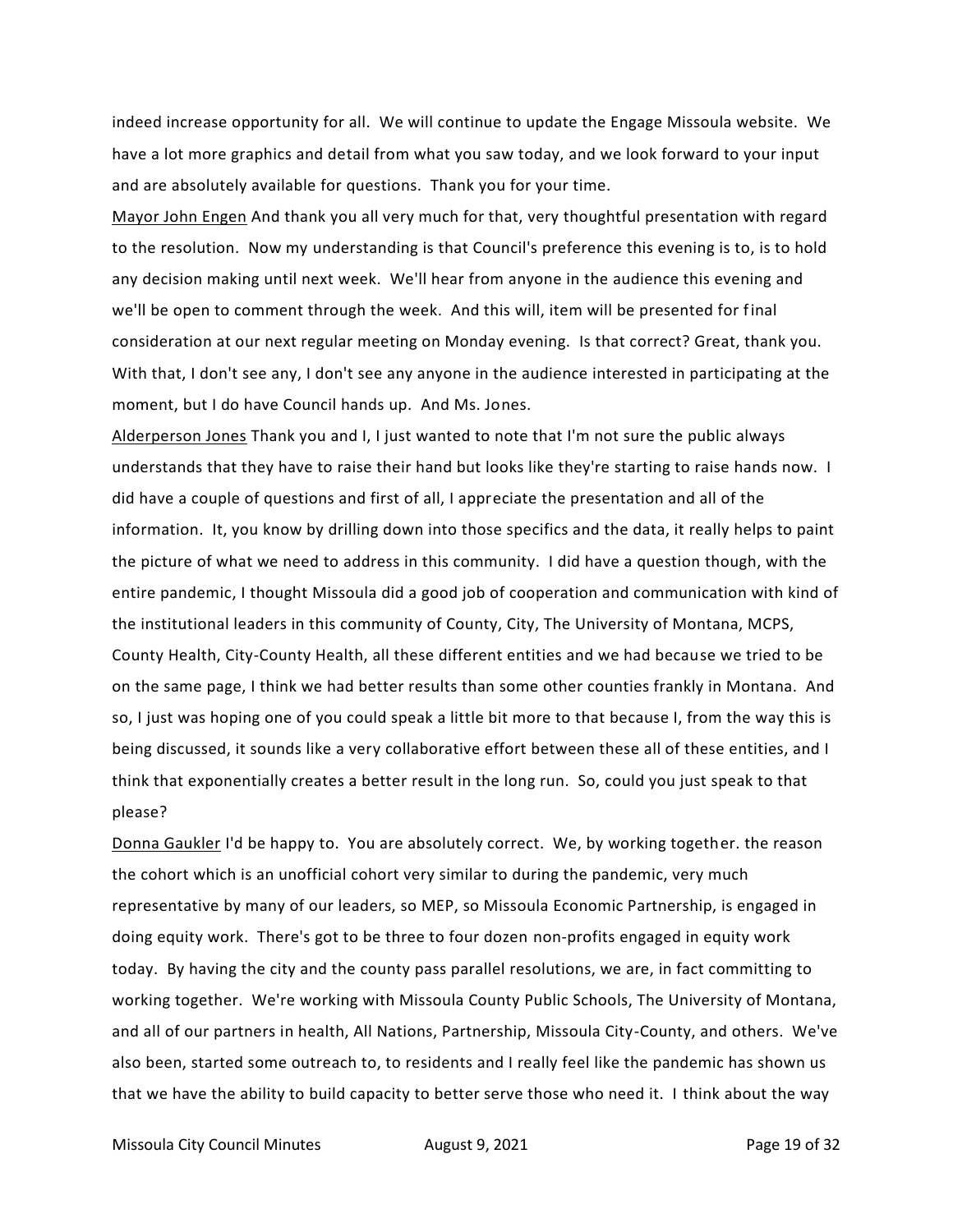the YMCA and The Boys and Girls Club initially set up childcare and soon thereafter, the City of Missoula set up a day camp. So, the difference that made for our families and their ability to continue to go to work, to take away that one, one inequity of lack of childcare to keep our community going is just one example that I'm so familiar with. When you think about everybody being on the same page, as mentioned, around managing for the, the transmission of the coronavirus, we did so much better than most and that in the end saves us all money, keeps our businesses moving forward. Our businesses did really well quite frankly during the pandemic but right now, we're really short employees. So, I think that the opportunity is now. I think we've learned a lot from the pandemic, and I think we can only get better from here.

Alderperson Jones Thanks, thanks for that.

Mayor John Engen Mr. von Lossberg.

Alderperson von Lossberg Thanks. I recognize we'll be taking this up under final consideration next week when we have a motion, but I wanted to use the opportunity, of course, to thank Donna and Ashley again, but in particular to thank Laurie Francis from Partnership on behalf of Council, for joining us. It's very helpful, to put it mildly, to, to, to hear the material and data and narrative. We don't get to see you often enough so thank you and also great to hear about the location at the Food Bank. So wonderful to hear that news. Thanks.

Laurie Francis Thank you.

Mayor John Engen All right, seeing you no additional questions or comments from Council Members. We do have two hands up the moment in the attendee's box and I've got Joe. Joe can you? Joe can you hear us? Oh, Jana, I've got you now.

Jana Staton Can you hear me?

Mayor John Engen I can, thank you.

Jana Staton Okay, I'm Jana Staton. I'm calling in to support the JEDI resolution. I want to say that we moved to Missoula from Washington D.C. to raise our daughter here because we felt that Missoula represented the values, we wanted to teach her and that has turned out to be true. I see this resolution, asking that we'd be willing to measure our progress in accomplishing the goals not just put out a resolution that says we're all for them. I'm sure we are. And my work in the community with refugee families has shown me the benefit of the diversity for all of us. My work with Partners for Reintegration has shown me the need for justice for those in the criminal justice system, and my work with Family Promise and the Missoula Interfaith Collaborative has made clear that we need equity and inclusion in accessing housing and healthcare for low income and

Missoula City Council Minutes **August 9, 2021 Page 20 of 32**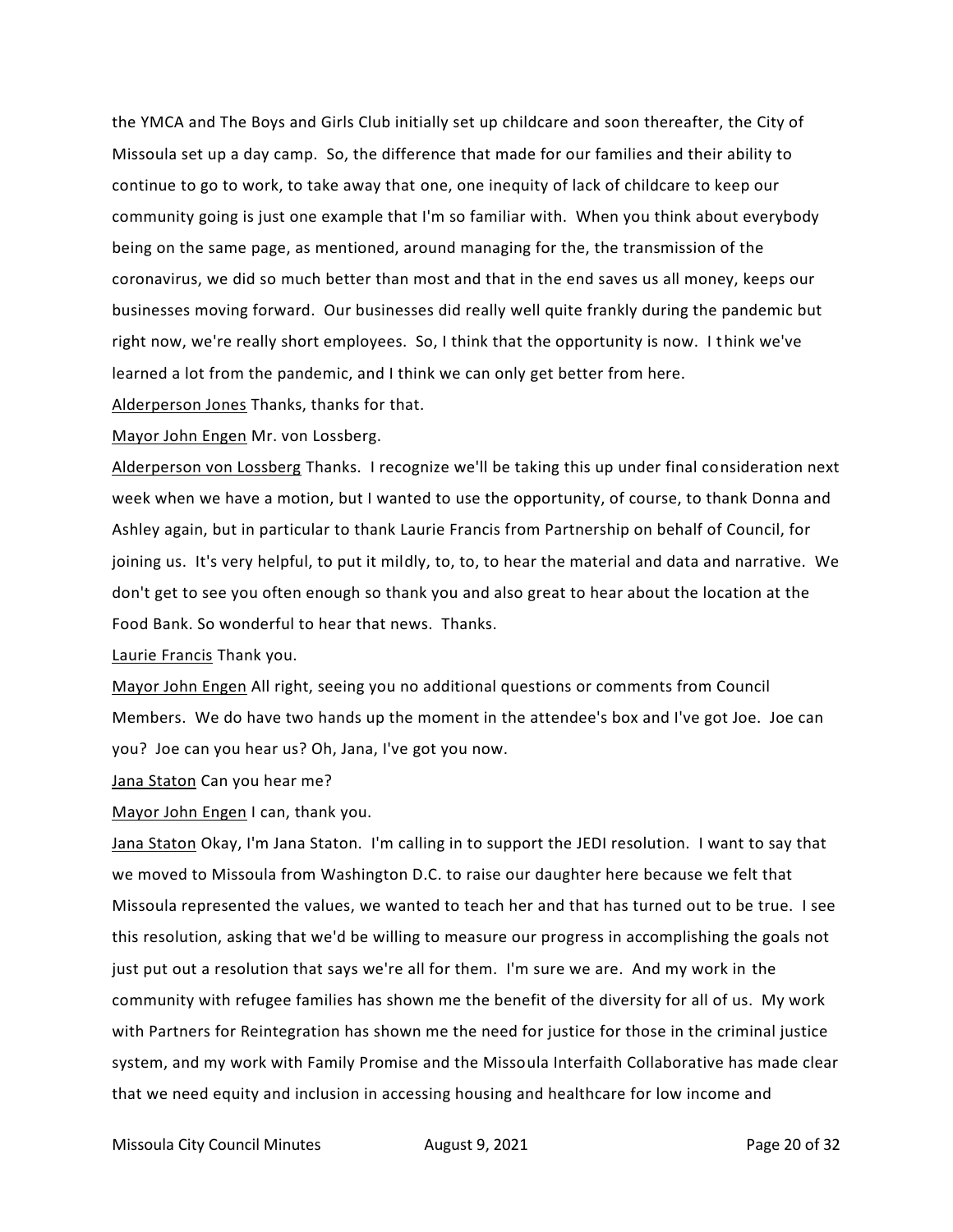increasingly for senior citizens who are living on very limited incomes. And as I look ahead, I really don't want to live in a community that is satisfied with the kind of Darwinian survival of the fittest. I think we're in danger of that, those who have more money, and who are whiter, as I am, most connected or educated are going to get all the goodies. There's land, there's services, and my new priority, which is tree cover, which is an equity issue and housing. And everyone else just has to take what's left or move out. So, I really want to commend the Council for taking this seriously and bringing it before the city and I hope that you'll vote to support it. Thank you. Mayor John Engen Thank you Ms. Staton. And Joe, we have you as well. Joe. Joe A little bit of internet trouble here, but I hope you hear me now.

Mayor John Engen We can hear you sir, you're up.

Joe I have worked for a number of years as a volunteer housing advocate in Missoula and very much have seen the, the need for this kind of resolution. So, I want to thank you for your leadership in proposing this resolution to committee, to adjust our equitable diverse and inclusive in the Missoula community. And while I imagine you will get opposition from those who would deny the history of the forced removal of the Salish and Kalispell people from this valley, the truth of that legacy, that we have all inherited and that many of us have actually benefited from, cannot in the end be denied. So, I, I really appreciate you starting your leadership in and starting the resolution at that point. I'm also thankful you did not stop there and have included proposals to work collaboratively to establish a roadmap to move us forward toward greater equity and to engage all of us in this work. Equally important is your proposal to identify and develop tools for measuring progress. Those plans and those tools measuring progress will be, I think, critical to making this resolution more than a feel-good statement. So, thank you again for your leadership and this opportunity to comment.

Mayor John Engen Thank you sir. I see no additional hands up among attendees, but we're back to Council. Ms. Becerra.

Alderperson Becerra Sorry. Thank you so much for the opportunity. I, I don't have many questions. I have the opportunity to ask a lot of questions of Donna and Aaron and Ashley. So, I want to thank them for all the answers that you have given me and, and I also want to point out that every whereas statement on that resolution has been well researched and is found on, on facts, that we can easily point to in all of our documents. So, I just want to thank you for the thoughtfulness and for the thoroughness on establishing the case for why this resolution is needed. Donna I'm just wondering, if you know if other members of that of that cohort of cities

Missoula City Council Minutes **August 9, 2021 Page 21 of 32**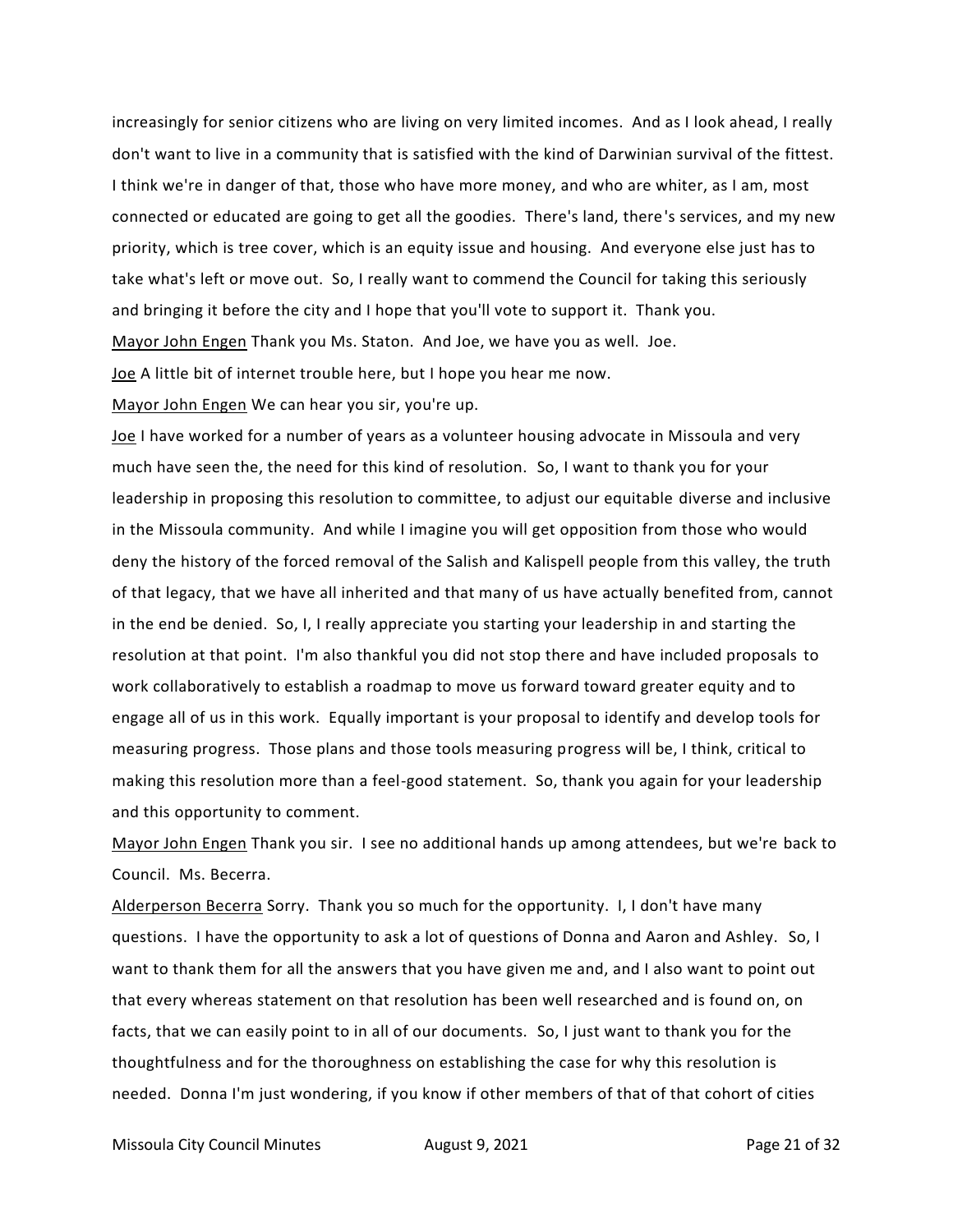are at the same stage right now of, of developing resolutions or do you know how, how they're moving to achieve some of these goals?

Donna Gaukler Each community that's a member of the cohort and receiving technical assistance is really taking their own path. Some are very focused on singular issues. For example, the city of Houston is solely looking at green infrastructure and how green infrastructure and equity, basically investment in green infrastructure is an investment in equity, really through their public works department. Other communities are looking at housing and homelessness, some are looking at health, some might be more focused on LGBTQIA+ populations. So, there's quite a variety and that's been super interesting, and Missoula is unique as a cohort because we are more rural, we are more white. There are other small communities but each, each community chooses their path and so they're not all necessarily on resolutions at this point. They may be in very different places. They may have passed resolutions years ago and are really focusing in on a project now.

Mayor John Engen And we do have a called with a hand raised. Caller, the last four digits of your number are easy for me, 1234.

Peggy Schmidt Hi yeah, my name is Peggy Schmidt and I wanted to leave a brief comment. Can you hear me?

Mayor John Engen We can, thank you Peggy.

Peggy Schmidt All right, yeah. I will keep it brief, but I just want to say that I'm glad that Missoula is taking a leadership position on this issue, and I like the collaborative nature of the effort. So, thank you very much.

Mayor John Engen All right, seeing no additional hands up among attendees, nor among Council Members. Again, thank you for the thoughtful presentation this evening. I too, am always happy to have Laurie Francis join us. She brings us something interesting every time, as do all of our staff members and partners in the community. This is great work and we're moving forward in a thoughtful and systematic way, and I think that is important for the sustainability of the effort. So, thanks again and look forward to final consideration on this question next week.

#### **12.3 Committee of the Whole (COW) committee report**

## **12.3.1 Resolution - Establishing the City's commitment to a Just, Equitable, Diverse, and Inclusive Missoula**

City Council will take public comment on this item during the August 9, 2021, Council meeting and take it up at their August 16, 2021, meeting for final consideration.

#### **12.3.2 July 28th, 2021, Committee of the Whole Report**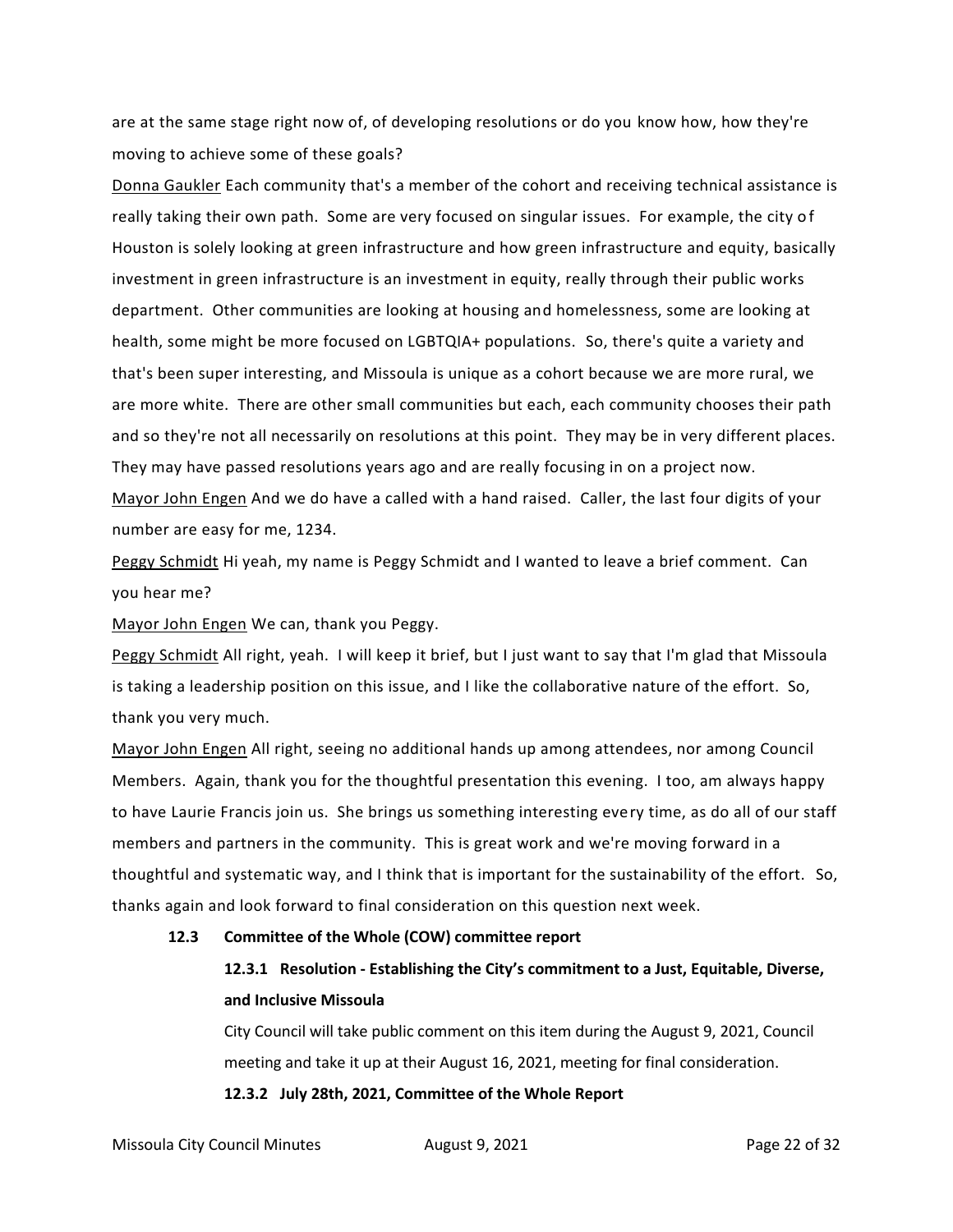**12.3.3 August 4, 2021, Committee of the Whole Report**

- **12.4 Land Use and Planning (LUP) committee report**
- **12.5 Parks and Conservation (PC) committee report**
	- **12.5.1 Interviews for the Energy and Climate Team**

Moved by: Alderperson Sherrill

Appoint Jonathan Karlen to serve as a regular member and re-appoint Chris Rowe as a regular member on the Energy and Climate Team for terms beginning August 1, 2021, and ending on July 31, 2024.

AYES: (11): Alderperson Anderson, Alderperson Becerra, Alderperson Contos,

Alderperson Hess, Alderperson Jones, Alderperson Merritt, Alderperson Ramos,

Alderperson Sherrill, Alderperson Vasecka, Alderperson von Lossberg, and Alderperson West

NAYS: (1): Alderperson Harp

Vote result: Approved (11 to 1)

Amendment Moved by: Alderperson Harp

Appoint Chad Bauer and reappoint Chris Rowe to the Energy and Climate Team. AYES: (5): Alderperson Contos, Alderperson Harp, Alderperson Merritt, Alderperson Ramos, and Alderperson Vasecka

NAYS: (7): Alderperson Anderson, Alderperson Becerra, Alderperson Hess, Alderperson Jones, Alderperson Sherrill, Alderperson von Lossberg, and Alderperson West Vote result: Failed (5 to 7)

Amendment Moved by: Alderperson Merritt Appoint Jennie Dixon and reappoint Chris Rowe to the Energy and Climate Team. AYES: (6): Alderperson Becerra, Alderperson Contos, Alderperson Harp, Alderperson Merritt, Alderperson Ramos, and Alderperson Vasecka NAYS: (6): Alderperson Anderson, Alderperson Hess, Alderperson Jones, Alderperson Sherrill, Alderperson von Lossberg, and Alderperson West Vote result: Tie vote failed (6 to 6)

Mayor John Engen Our second committee report this evening comes from the Parks and Conservation Committee and Ms. Sherril.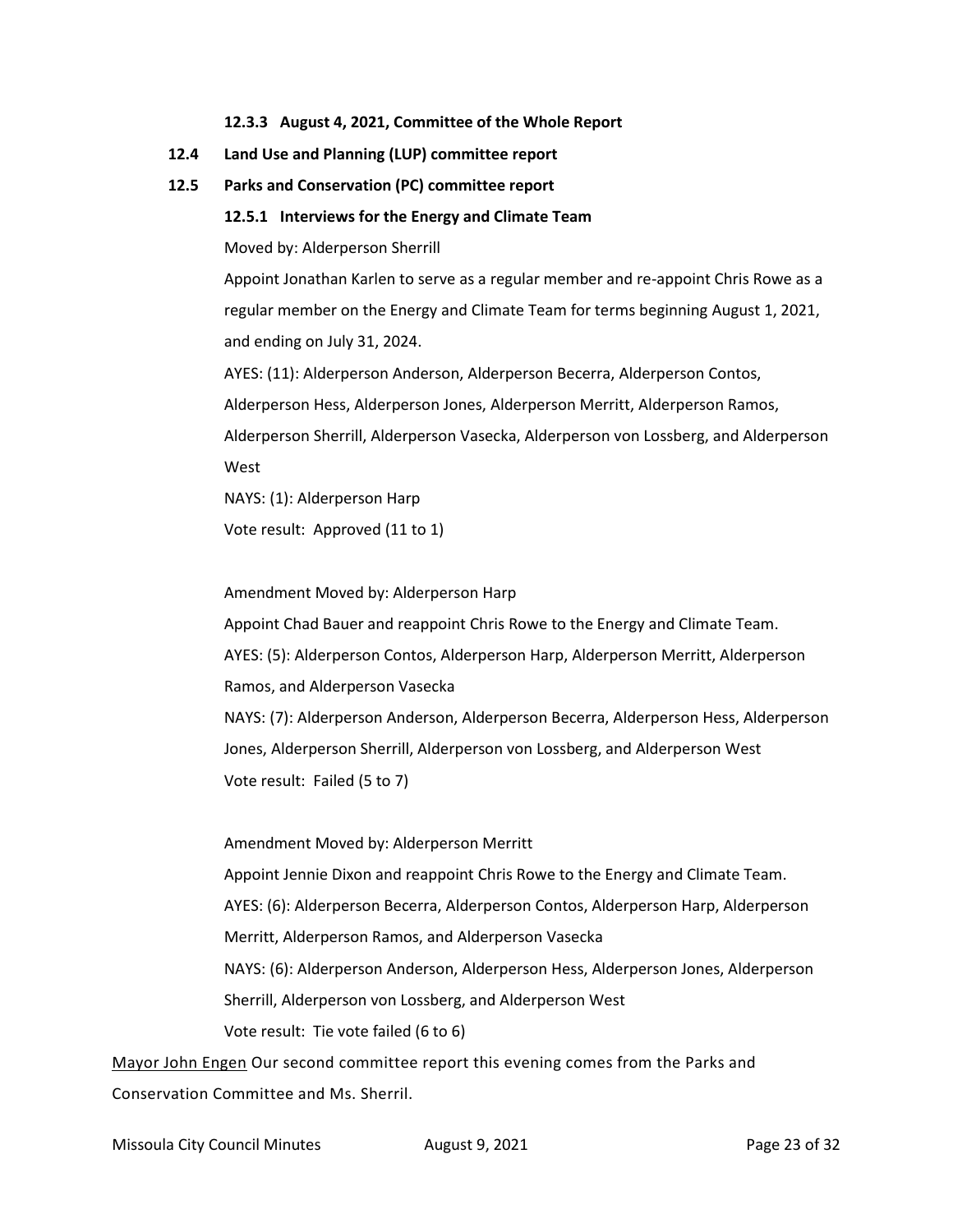Alderperson Sherrill Thanks. So, I would like to make the recommended motion to appoint Jonathan Karlen to serve as a regular member and re-appoint Chris Rowe as a regular member on the Energy and Climate team for terms beginning August 1, 2021, and ending on July 31, 2024. And I would like to speak to that motion, if that's OK?

Mayor John Engen Ms. Sherrill.

Alderperson Sherrill Great. So, I first want to say that we had a lot of great candidates for this position and I, I just, as I said in committee meeting, I'm just endlessly thankful for those that are willing to serve and engaged as our constituents. So, we also had a pretty robust committee discussion and debate around this and again I appreciate that with my colleagues. You know we, in between, we held this decision off in committee for a couple weeks, so we had an opportunity to review the makeup of the current committee. So, we did do that it's just, it's been a real process and I appreciate the deliberations. You know we discussed diversity on the committee, we discussed what, what kind of skill set we needed, and you know as I look as the, the Council member that is overseeing this committee and involved in the committee and I look at the history, granted it preceded my tenure, you know this this committee was formed long before we had Climate Smart Missoula, long before we had the climate action specialist for the city. So, it has been kind of a process of re-imagining how this committee is, is going to work with what is existing now because it has changed over the years. And so my reason for, after doing the interviews, and as I have said, I felt like we had a lot of strong candidates but after doing the interviews, I felt like Jonathan was going to be kind of that, bring some level of organizational structure and I thought he would be a good, some soft skills that I felt like he had, I felt like would be a really good addition to moving this committee forward. In addition, I would like to speak to Chris Rowe who has been just a rock star. He is the chair of the committee. We meet regularly, just to discuss what agenda items are and how we're restructuring it. So I, I don't think there was as much, much discussion around Chris but I would like to take this opportunity to thank him for his years of service and just feel like his leadership is going to take us to the next level as far as next level I guess like figuring out where this committee is going to go and how this committee is going to be incorporated into the new structure as we move forward. Climate obviously, we're enjoying a very smoke-free day for the last couple days but I, I know that it is painfully on people's mind right now. So, I think this having this committee function at the highest possible level is critical moving forward. So, I would appreciate everyone supporting this.

Mayor John Engen Thank you Ms. Sherrill. And Ms. Harp, on the motion.

Missoula City Council Minutes **August 9, 2021 Page 24 of 32**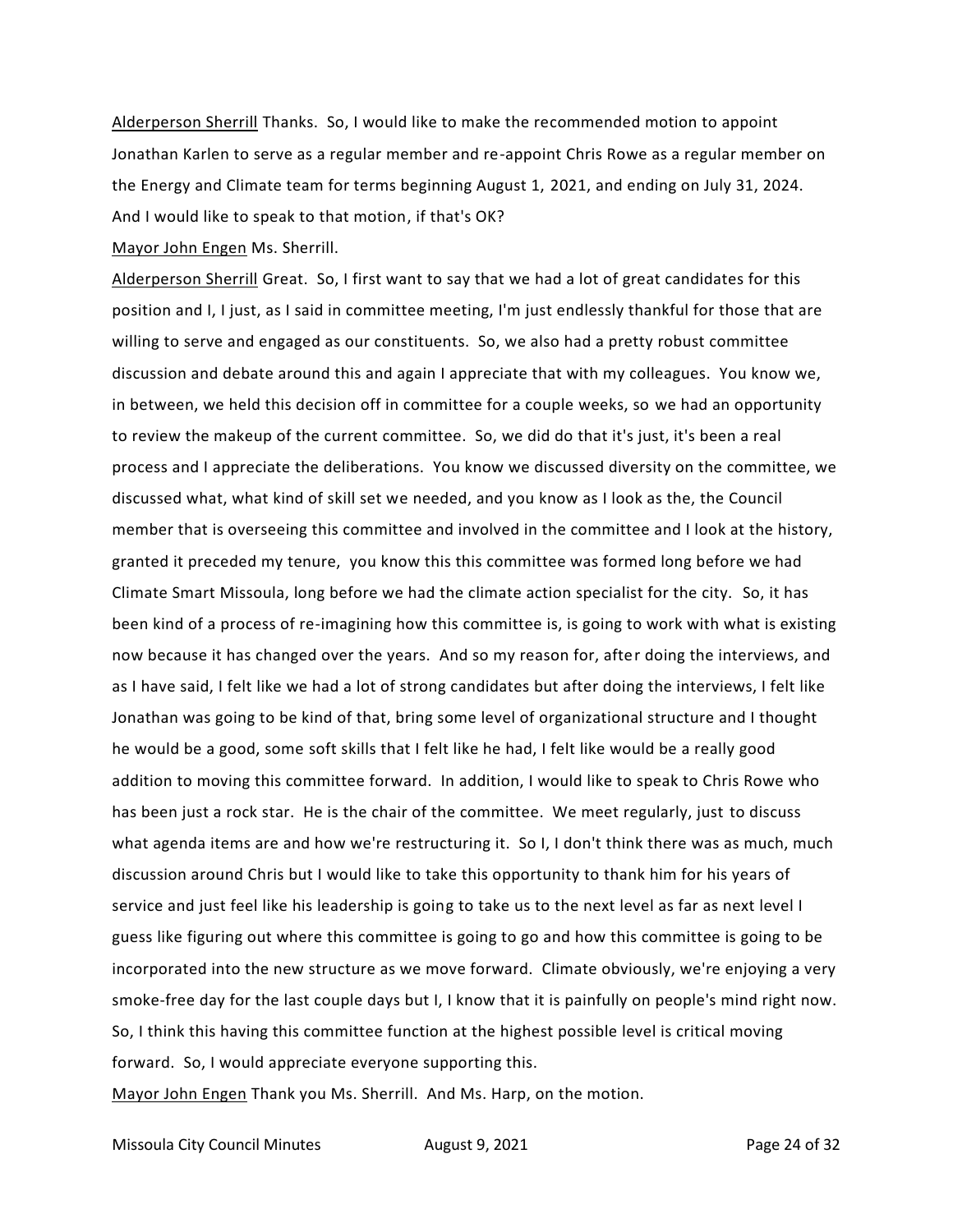Alderperson Harp Thank you Mayor. As, as Amber spoke to, we, we did have a lot of discussion debate around the composition of this particular energy and climate team. And I, I really appreciate the, the context in which you make that you spoke to Amber. I would like to make another alternative member candidate to this or sorry, I'd like to appoint somebody else, and Mayor I'd like the opportunity to put that on the floor and whether it's a friendly amendment or another motion later on, I'd like to hear what you'd like to say that, or how would like to move forward.

Mayor John Engen Why don't you propose the amendment and then Ms. Sherrill can either accept or not accept it as friendly, depending on her mood.

Alderperson Harp Thanks. I'd like to put; I'd like to move that we appoint Chad Bauer to the Energy and Climate team as the newest member and reappoint Chris Rowe to the Energy and Climate team.

Mayor John Engen And Ms. Sherrill.

Alderperson Sherrill I first want to point out that I am in a good mood so that is not going to affect how I feel about this and Heather, I appreciate it and I appreciate that you have been speaking on behalf of your support of him and I think he is, as I said, you know I think he's an excellent candidate. I would like to stick with my original amendment. So, I don't know exactly what the process this is, but I don't want to accept that as a friendly amendment because it is a major change to my amendment itself.

Mayor John Engen So Ms., Ms. Harp has proposed an amendment and that amendment is in order and we will now take comment on the motion to amend, on Ms. Harp's motion to amend. All right, I see no hands up there. Anyone in the audience care can comment on the motion to amend? Raise your hand. Seeing no hands….

Alderperson Ramos Mr. Mayor, I was….

Mayor John Engen Mr. Ramos, on the motion to amend?

Alderperson Ramos Yeah, I apologize, I was a little late to the punch on that, but I just wanted to speak briefly. I should have saved my comments on Wednesday for tonight, knowing that I'd have to repeat everything but alas, I did not so I will try and duplicate what I could. So, I just wanted to speak to Ms. Harp's motion. I think that Jonathan is certainly a good candidate but unfortunately, I, I don't necessarily agree that he really adds a lot to the team. I think that he has a lot of skills that are duplicated, which are great skills don't get me wrong, but I think that Chad brings something really unique to the team. I think that all this climate action, all that stuff is great in

Missoula City Council Minutes **August 9, 2021 Page 25 of 32**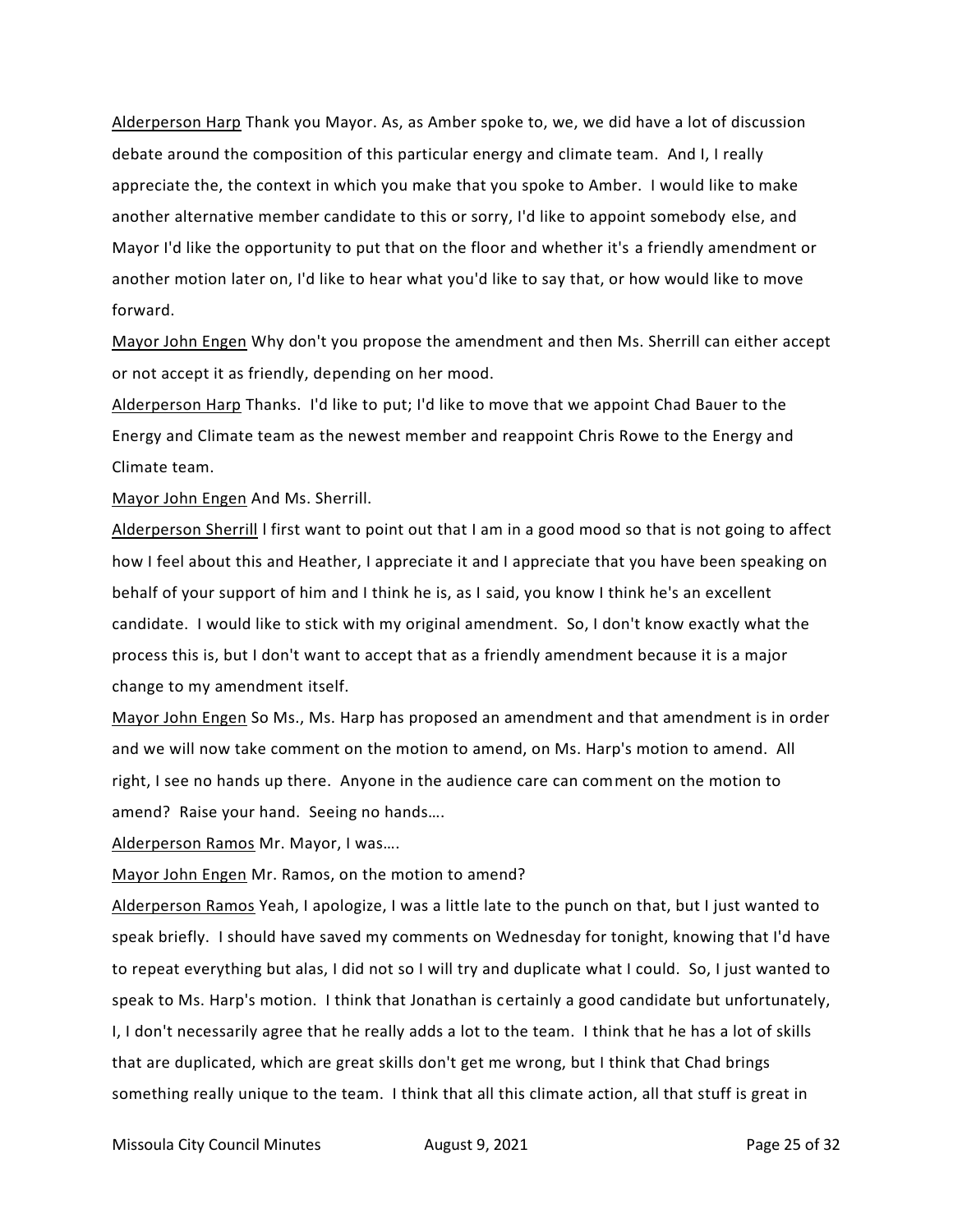theory, but I think that what we're missing and what a lot of communities are missing around the climate front is being able to put those, those theories, and those ideas and those plans into action. And I think somebody like Chad Bauer who works in Missoula's only waste management company, I think adds an incredible amount to the team because he can actually work within his company and work within other businesses on how to show them how they can not only make these climate goals a reality, but how they can also improve profitability, improve business, improve job creation by implementing these different goals. I think this is something that's always been kind of missing from different climate action groups. It is okay, we've got the great theory but now how do we take this theory and make it a reality and I think that Chad certainly is a practical guy. I think he's a great American, really nice man, and I think he would add just a ton of diversity of thought to the team that otherwise I think is, is more in unison, which is fine to a certain level, but conservatives have good ideas too and I think that Chad would just be a, a great addition to the climate team. Thank you.

Mayor John Engen And Ms. West on the motion to amend.

Alderperson West Things are a little bit choppy on my end, so hopefully it's not me. I just wanted to say that I'm not going to support this amendment to add Mr. Bauer to the slate of candidates. I think, historically, he has worked very closely with our climate action specialist, and I feel like he often already is the per, a person in the room because he does work for the only landfill and waste hauler we currently have in this area. So, I, I feel like he already has a seat at the table in many, many of these conversations and I don't think it would necessarily be appropriate to also have him here. So, just because he already has a large voice on what happens in our community, he, I, I guess in the form of a representative for his company. So, thanks.

Mayor John Engen Thank you Ms. West. And Ms. Harp did you want to speak further to your motion.

Alderperson Harp I would like to do that, thank you Mayor. The purpose of this team, as it exists today, is how I came to the recommendation that I did. If we want to change the purpose of this team, I feel like we should do that before we start naming people to a team that we haven't figured out its purpose, but the purpose of it is to aid in the community-wide education and communications of energy efficiency opportunities that minimize greenhouse gas generation and to monitor and lead generation efficiency and greenhouse gas reduction initiatives. These are lofty goals that require pragmatism and pragmatism requires actual practical experience. Having gone through the hiring process myself, at least four times over the course of the last year and a

Missoula City Council Minutes **August 9, 2021 Page 26 of 32**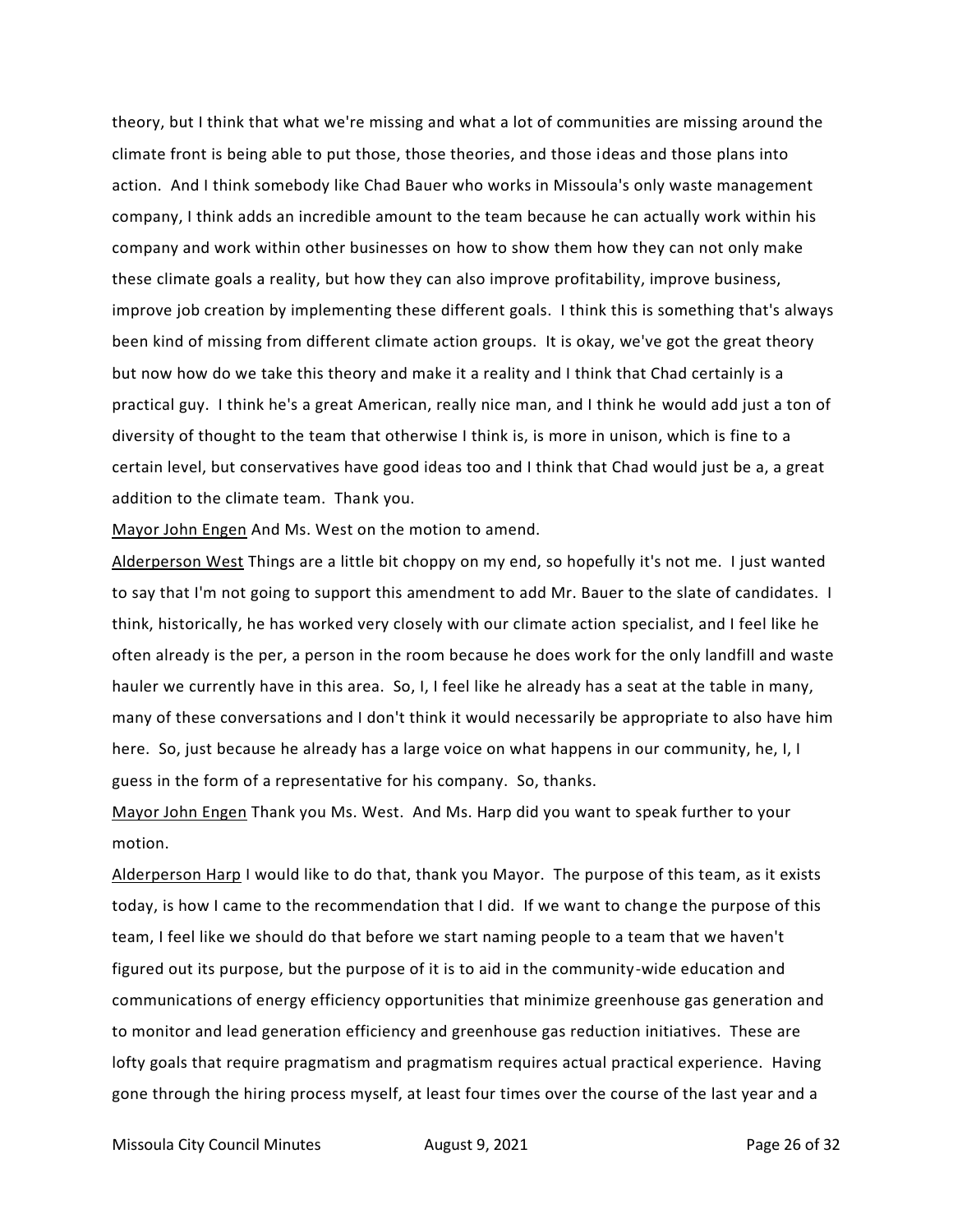half trying to find good candidates for the firm that I work for, while also putting together effective teams to tackle housing, I've added two of my City Council Members to those, two, two of those teams, for that very purpose because they cross sectors, they cross industries, they cross lived experience and personal philosophies. I did this because I find value including the voices of those I disagree with. This is inclusion, that very part of justice, equity, diversity, inclusion, that resolution we were just talking about. It is time that we implement both of those and we can do so simultaneously. Joe Biden is my president, and he has asked us, including local leaders, to do all that we can to tackle climate change. He has also spoken at length about unifying our nation. So how can we work towards climate change actions, as well as unification at the same time? Well let's think about how we can build this team better. And as I looked at the five candidates that were before us, all very wonderful people, three people, I recognize and I disclose I don't know anything about personally, whether it's Louisa Amos, Riley Meyer Putnam, or Jonathan Karlen. I know some of my colleagues have great, great comment commendations of those individuals but I do know Jenny Dixon. I've known her for almost 20 years and at one point, she was a client of mine. She's done some house sitting for me. I think she's a wonderful person and a really great land use planner, but I also have known Chad Bauer for the last year and a half and I have really come to appreciate his point of view in helping me understand a different side of the story, when it comes down to climate change. And I think that with his professional experience that touches on education and communications and monitoring and energy efficiency initiatives, he has what it takes for this particular team. This is an opportunity, I believe, that we can actually really dive deep into the implementation of the strategies that we are trying to achieve, while simultaneously working on crossing the political divide to get us there. I know this is unconventional. I know it's maybe something that not all of you agree with, but I don't know, I can't think of another opportunity where we can pull in the business community to help lead the actions that need to take place. If we want those lofty goals to actually be achievable, we have to get that buy -in from the business community. We can't lecture them into it into following those kinds of actions we need the buy-in, and Chad Bauer is a perfect two-for-one candidate for this particular role. Thank you.

Mayor John Engen Any further discussion on the motion to amend? Seeing none, because we're in zoom, we'll have a roll call vote on the motion to amend. And the motion to amend fails, we are back to the main motion. Discussion on that motion, Ms. Merritt.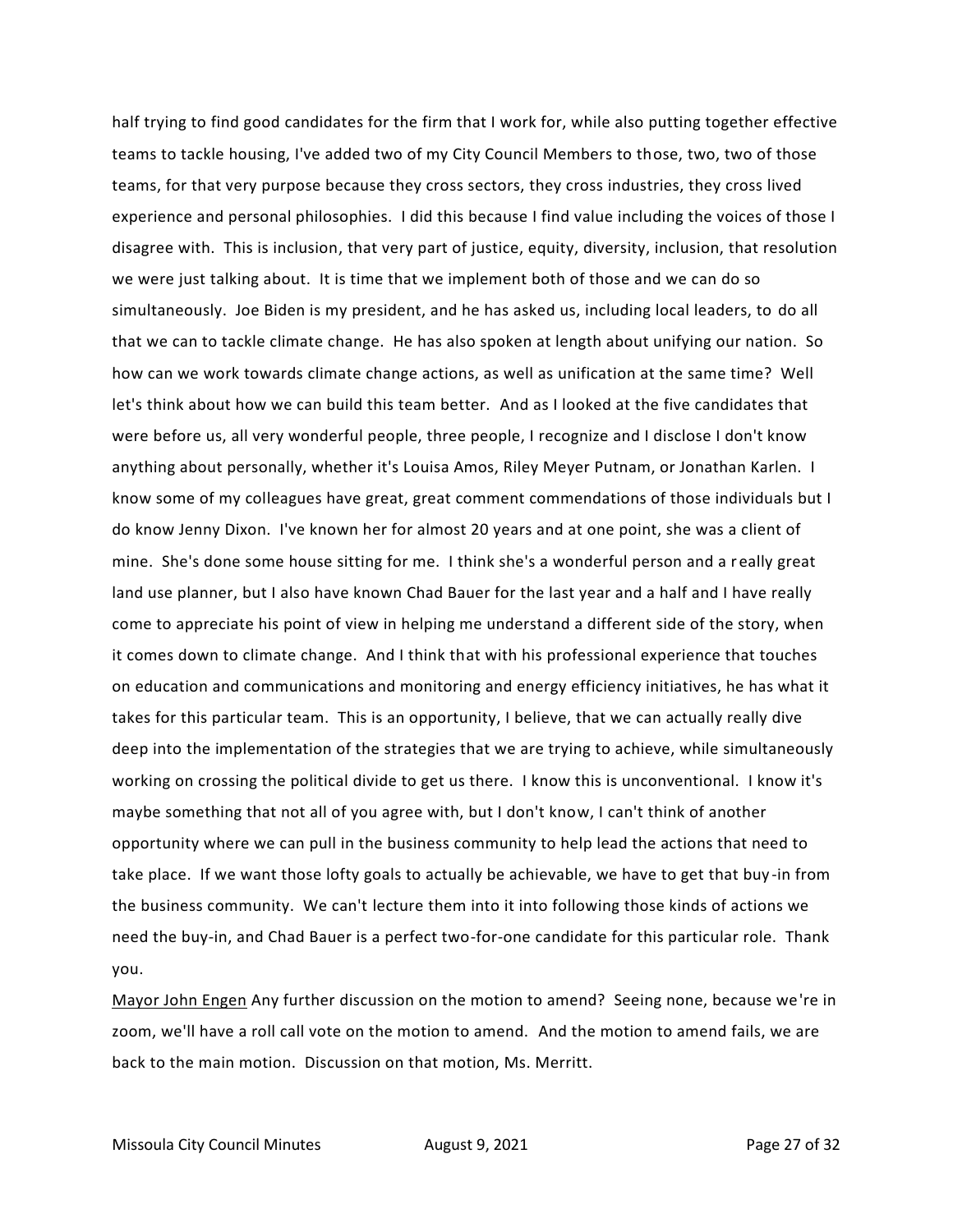Alderperson Merritt Yall can probably predict what I'm going to say based on my comments in committee, but I also would like to put forward an amendment. And the amendment that I would like to put forward is to appoint Jennie Dixon and Chris Rowe to the energy and climate team. As I, you know a lot of the, a lot of the same things that Amber and Heather have said about the candidates that they're supporting I could also, be said about Jennie Dixon. I feel personally that it is very important when we have a slate of all well qualified candidates, that if we have the opportunity to, to increase the diversity on this committee that, that we should do so. The current makeup of the committee, of the appointed members of this committee, are all white men and I think it's really important to have some different perspective and if we want to make changes to how this committee is operating, having some different viewpoints is very important to be able to accomplish that, I believe. Ms. Dixon brings her many years of service to our community and experience with implementing policy to the table and so I highly support Ms. Dixon for this position.

Mayor John Engen And Ms. Merritt's motion to amend is in order. Is there a discussion on that motion? And I have Ms. Becerra.

Alderperson Becerra Thank you Mr. Mayor. I would be happy to support Julie's motion to recommend Jennie Dixon for that position. Beyond the fact that she is a woman, and we need more diversity on that team, I think that her area of expertise intersects very well with climate change. She has over 20 years of land use and zoning experience in Missoula, is well positioned to bring that expertise to the committee, to that team, and so I would be fully supportive of, of that amended motion. Thanks.

Mayor John Engen And Ms. Sherrill on the motion to amend.

Alderperson Sherrill Yeah thanks. And again, I think you can see by the two amendments, we had a very robust discussion, and we have some, some differences and opinions here. I just wanted to point out and I, I did this in committee as well. I appreciate the, the drive for more diversity and I think when you look at the committee in itself, it is all men for sure and we did lose a great member that was a woman last year, but I am one, I have kind of a key leadership role in that committee and I'm a woman and our staff member who, Leigh Ratterman, who is really a great force and really finding her as a new employee, finding her way in that committee, is a woman as well. So, I, I will tell you on the committee and in a leadership role in that committee, it does not feel like we don't have any women. I just want that to, to be clear that that's not the feeling when you are attending those committee meetings.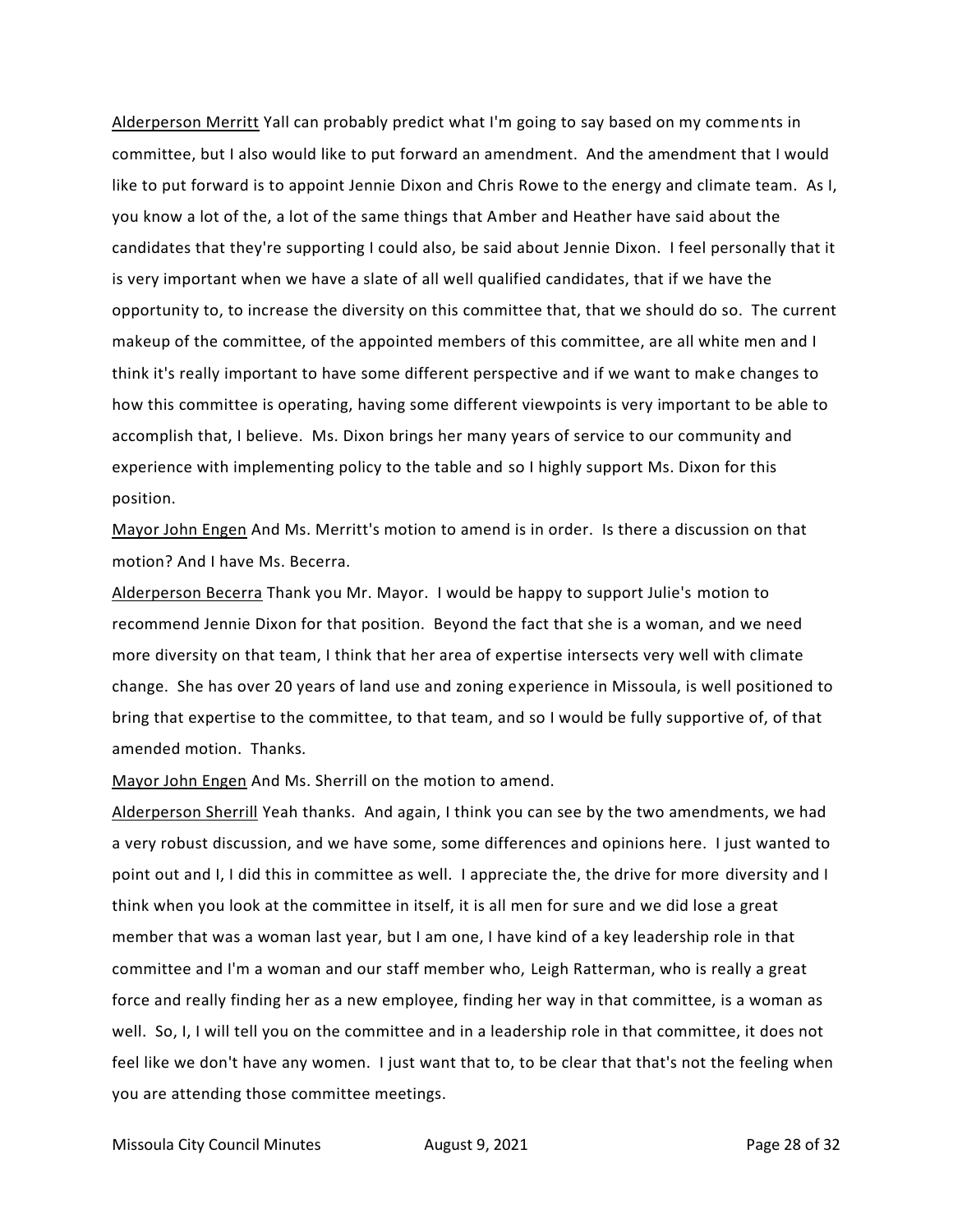Mayor John Engen Thank you Ms. Sherrill. And further discussion on the motion to amend? Seeing no hands up there, anyone in the audience care to comment? Seeing none there, we'll have a roll call vote on….I'm sorry Ms. Harp.

Alderperson Harp Thanks. I, I would just like to say that Jennie Dixon is a just a, a fantastic person. She's going to be, she would be a great, great person for this particular team. She brings a land use background that is just extraordinary, and I think her current work on trying to work on the county's rezoning project is going to be a tremendous asset for this team.

Mayor John Engen All right. Now seeing no additional discussion, we'll have a roll call vote on the motion to amend.

Marty Rehbein And this is on the amendment for Jennie Dixon and Chris Rowe.

Mayor John Engen And the motion to amend fails.

Alderperson Harp I, I, think. Would you do a recount please? I counted 6 to 6.

Alderperson Ramos That is correct.

Marty Rehbein So I have the ayes as Contos, Harp, Merritt, Ramos, and Vasecka?

Alderperson von Lossberg And Becerra

Marty Rehbein And Becerra, sorry.

Mayor John Engen So we're at 6-6.

Marty Rehbein Correct.

Mayor John Engen Motion fails on a tie. We're back to the main motion, as unamended. Further discussion on the main motion? Mr. Hess.

Alderperson Hess Thanks Mayor, I'd like to state, as I have throughout this process, that I'm really pleased with all of the applicants that we have for this. It's really helpful and it's a, it's a good problem for the city to have to have such an embarrassment of riches with so many good candidates. I couldn't be more pleased to support Jonathan Karlen's appointment to the energy and climate team. Jonathan is thoughtful and intelligent. He's a bridge builder. He is, to borrow some words from, from colleagues earlier, he is a wonderful guy and is going to serve this position well. He is, you know I, I thought highly of him before this interview process, but I learned that throughout this interview process that he was able to go to Helena and get a bill passed in a bipartisan manner. That is difficult to do in these days. He's a bridge builder. He is thoughtful and fair, and he will serve us well.

Mayor John Engen And further discussion, Ms. Vasecka.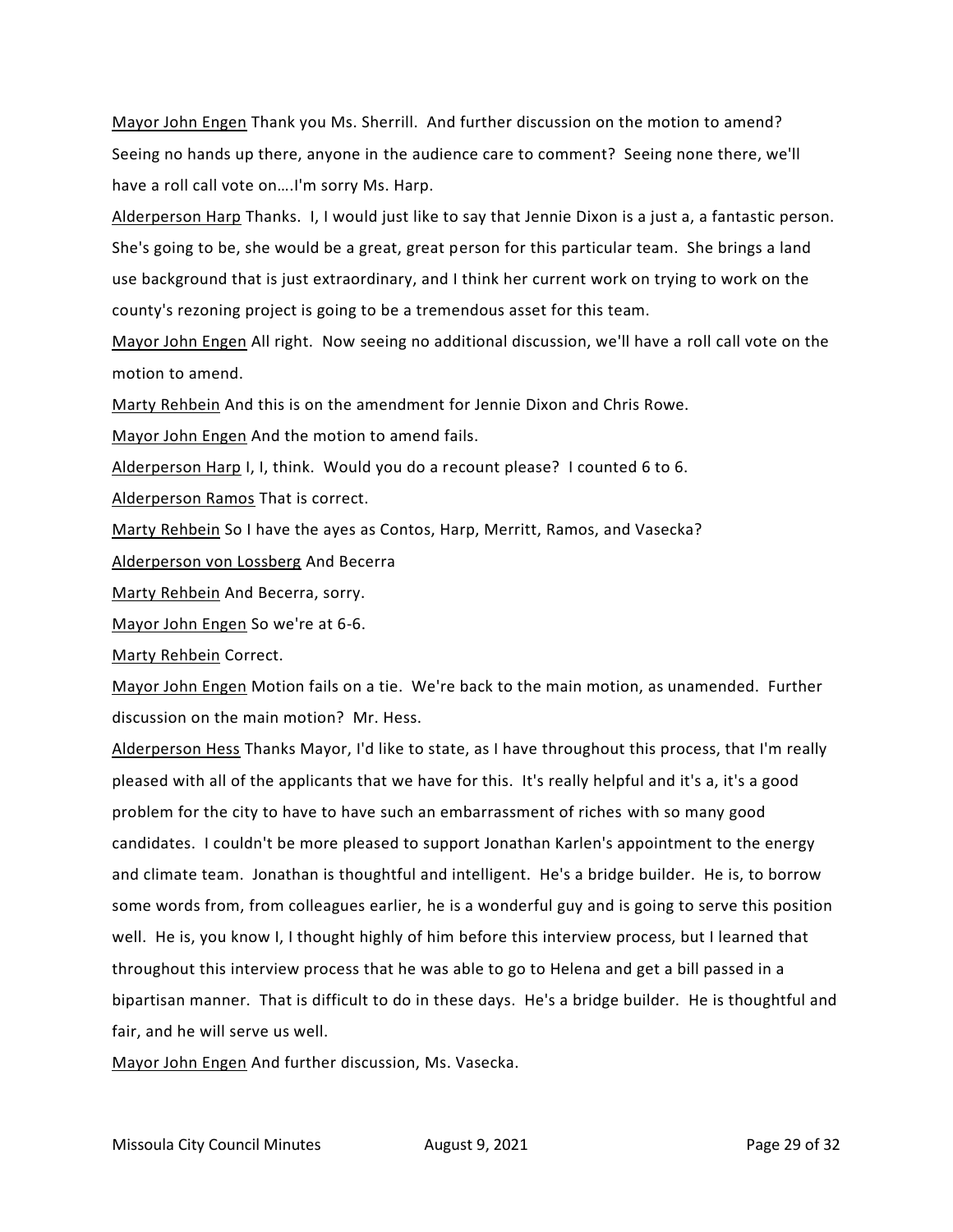Alderperson Vasecka I just have a, a procedural question. I was under the assumption that if it's a 6 to 6 tie then the, the tie breaker goes to the Mayor, but is it, does it only fail because it was an amendment to the motion?

Mayor John Engen It fails because I chose not to, yeah.

Alderperson Vasecka OK.

Mayor John Engen That was my vote, yeah. Further discussion? All right, seeing none and seeing no one in the audience wishing to comment, we will have a roll call vote on the main, unamended motion.

Mayor John Engen And the motion that carries.

## **12.5.2 August 4, 2021 Parks and Conservation Report**

- **12.6 Public Safety and Health (PSH) committee report**
- **12.7 Public Works (PW) committee report**

### **12.7.1 August 4, 2021, Public Works Committee Report**

#### **13. NEW BUSINESS**

Mayor John Engen We do have an item of new business this evening. Mr. von Lossberg. Alderperson von Lossberg Sorry getting organized here one moment. Thanks. I'd like to recommend we adopt a resolution of the Missoula City Council calling for a municipal government general election for Mayor and all wards, and three Municipal Court Judges to be held on November 2, 2021. And I won't try to speak to this, but I would happily defer to Marty to explain why we're doing this.

Mayor John Engen Thank you Mr. von Lossberg. Ms. Rehbein.

Marty Rehbein City Council Members, I'm Marty Rehbein, your Legislative Services Director and City Clerk. We received a message from the elections office that noted that the resolution that you passed concerning them calling for the mail ballot election and for the primaries for the offi ces did not include a message saying that we were calling the general election. And so, they asked City Council to pass a resolution that sets the election, the general election date for election day on November 2, 2021. So that is why this resolution is before you and the reason why, why it is before you as new business is, its deadline is today. So that's why we're taking it up tonight. Thank you.

Mayor John Engen Thank you Ms. Rehbein. We're always on top of it. Discussion on the motion? Ms. Anderson.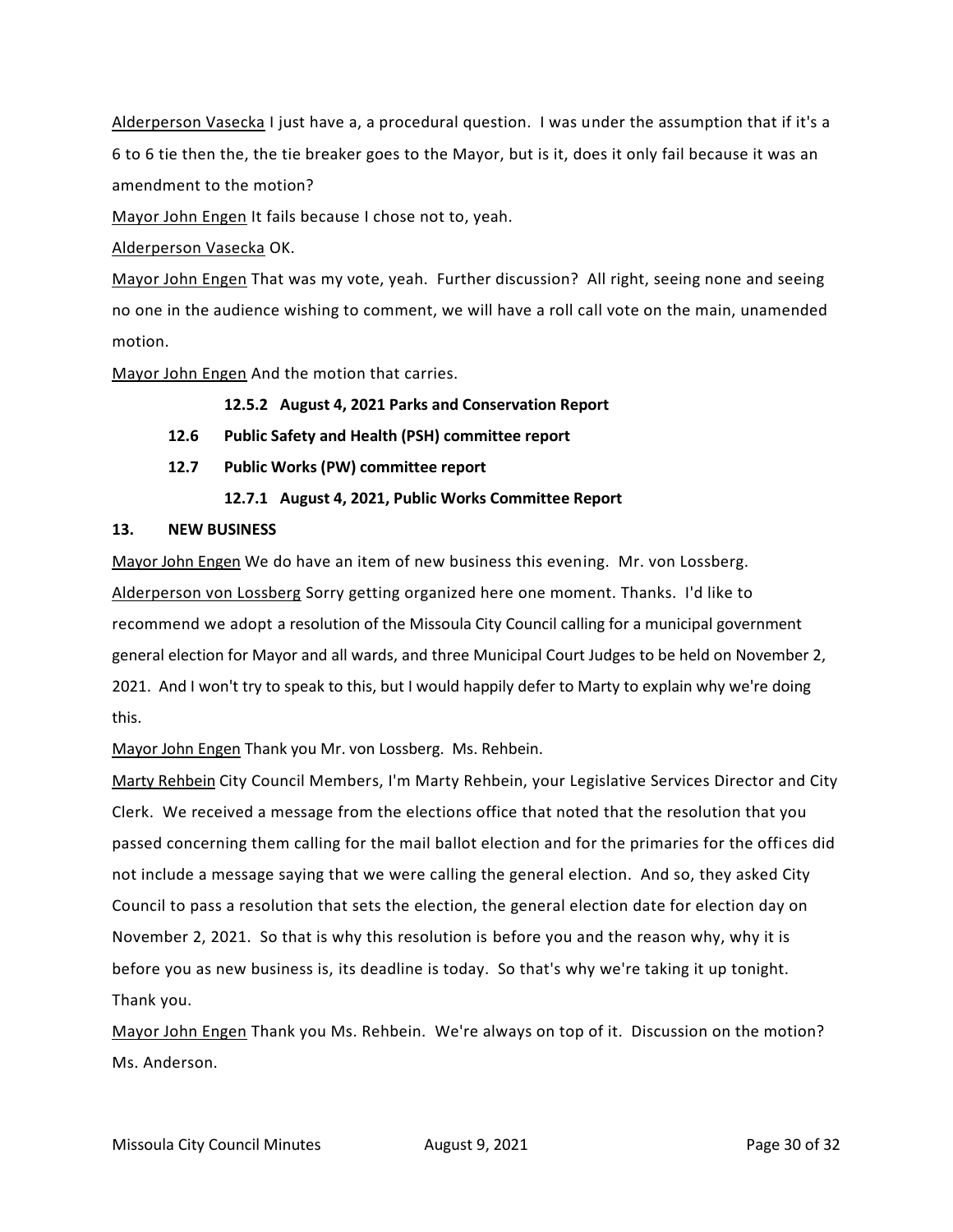Alderperson Anderson Thank you so much Mr. Mayor. I am happy to support this item of new business and I just want to thank Bradley at the elections office for always making sure that our I's are dotted and our T's are crossed, and those guys do great work over there and they are by the book, and they caught our little mistake, and we appreciate that and happy to support fixing that tonight.

Mayor John Engen Well said, Ms. Anderson. Further discussion? All right, seeing none, we will have a roll call vote on the resolution.

Mayor John Engen And the resolution is approved. There will be an election on November 2, 2021.

#### **13.1 Resolution - General Election**

Moved by: Alderperson von Lossberg

Adopt a resolution of the Missoula City Council calling for a municipal government general election for Mayor and all wards, and three Municipal Court Judges to be held on November 2, 2021.

AYES: (12): Alderperson Anderson, Alderperson Becerra, Alderperson Contos, Alderperson Harp, Alderperson Hess, Alderperson Jones, Alderperson Merritt, Alderperson Ramos, Alderperson Sherrill, Alderperson Vasecka, Alderperson von Lossberg, and Alderperson West Vote result: Approved (12 to 0)

#### **14. ITEMS TO BE REFERRED - None.**

**14.1 Administration and Finance committee referrals**

**14.1.1 Street Lighting Improvement District Assessments for fiscal year 2022**

- **14.2 Budget Committee of the Whole referrals**
- **14.3 Committee of the Whole referrals**
- **14.4 Land Use and Planning committee referrals**
- **14.5 Parks and Conservation committee referrals** 14.5.1 Montana Trail Stewardship Grant
- **14.6 Public Safety and Health committee referrals**
- **14.7 Public Works committee referrals**

```
14.7.1 Referral – Professional Services Agreement with Woith Engineering, Inc for W. 
Beckwith water main replacement
```
**14.7.2 Referral – Professional Services Agreement with Morrison-Maierle for E Central and E Sussex Water System Improvements**